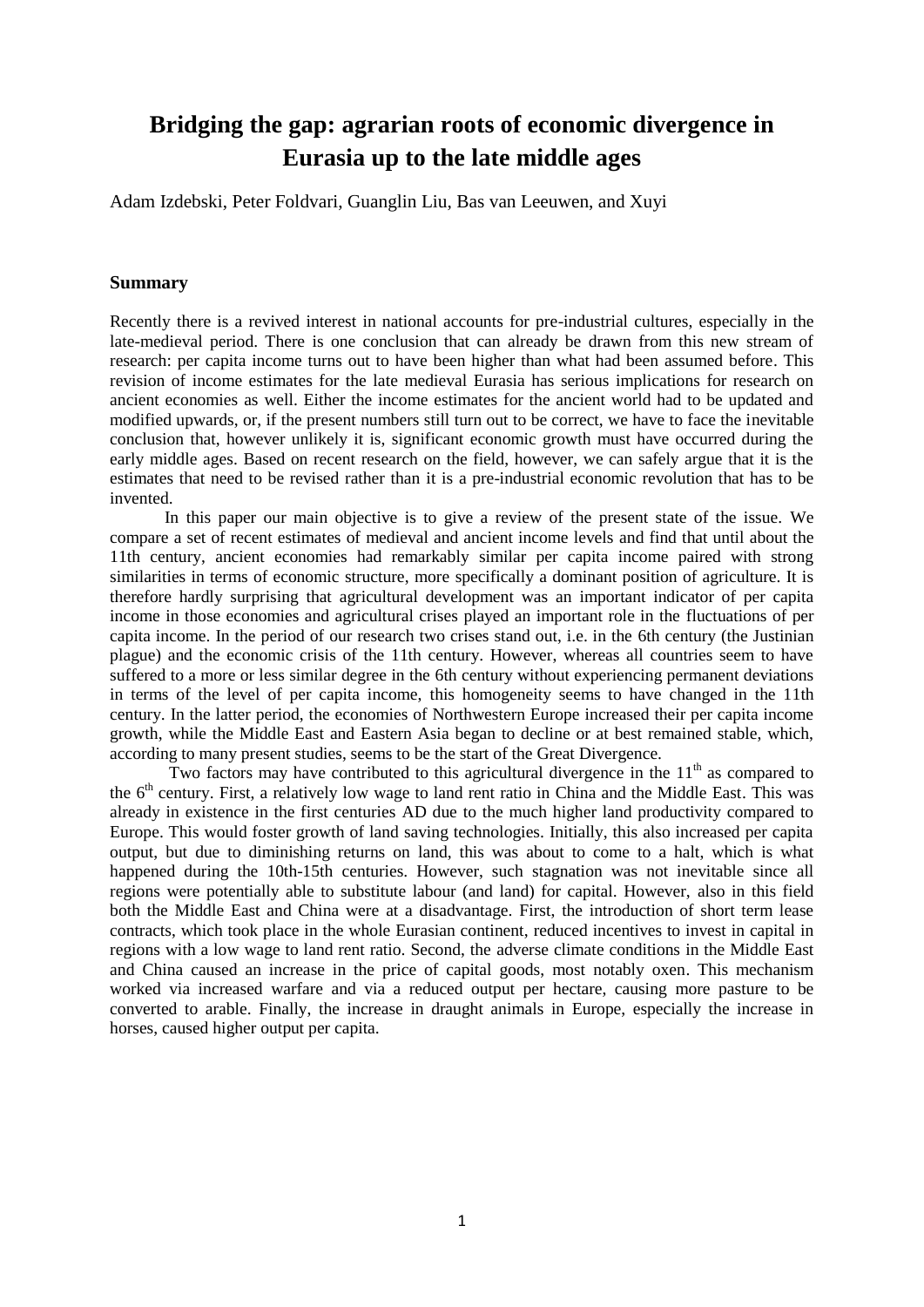### **1. Introduction**

Recently there is a revived interest in national accounts for pre-industrial cultures, and especially in the late-medieval period (e.g. Walker 2008; Broadberry et al. 2011; Malanima 2011; Van Zanden and Van Leeuwen 2012). There is one conclusion that can already be drawn from this new stream of research: per capita income turns out to have been higher prior to the Industrial Revolution than what had been assumed before, most specifically by Maddison  $(2007)$ .<sup>1</sup> In addition, the general finding seems to be that countries in Northwestern Europe started to diverge from those in the Middle East and Asia already around the  $13<sup>th</sup>$ century.

This revision of income estimates for the late medieval Eurasia has serious implications for research on Ancient economies as well. Either the income estimates for the ancient world had to be updated and modified upwards, or, if the present numbers still turn out to be correct, we have to face the inevitable conclusion that, however unlikely it is, significant economic growth must have occurred during the early middle ages. Based on recent research on the field (e.g. Amemiya 2007; Bedford 2007; Scheidel and Friesen 2009; Pamuk and Schatzmiller 2011; Foldvari and Van Leeuwen 2011), however, we can safely argue that it is the estimates that need to be revised rather than a pre-industrial economic revolution that has to be invented. The ongoing revision of existing income level estimates has further repercussions, since income levels significantly above subsistence levels may indicate more complex economic structures than thought beforehand. $2$ 

At the same time, it seems undeniably, because of the large share of agriculture in these economies, that the development of per capita income was largely driven by agriculture. This finding raises the interesting question why economic divergence occurred in the crisis of the 11<sup>th</sup> century rather than in the crisis of the  $6<sup>th</sup>$  century. Indeed, we find that up to the 10<sup>th</sup>-11<sup>th</sup> centuries per capita GDP and agricultural production were relatively stable, with the exception of some fluctuations around the Justinian plague in the  $6<sup>th</sup>$  century. This indicates that, even though per capita GDP is well above subsistence level, still the Malthusian (Malthus 1798, repr. 1976) logic, taken in the strong sense, seems to hold. Part of the reasons of the temporary increases in per capita income after the Justinian plagues was the heavy population loss (possibly caused by adverse weather conditions, wars, as well as plagues), even though actual mortality rates differed by region, that occurred in the whole of Eurasia. This increased income declined again due to ensuing population growth. This was different in the 11<sup>th</sup> century. Even though in the 10<sup>th</sup>-11<sup>th</sup> century we witness a similar fall in agricultural output, two factors are different. First, whereas there was a decrease in average temperatures in China and the Middle East, Europe witnessed an increase (the Medieval Climatic Optimum). This was also not accompanied by a fall in population. Second, whereas after this shock China and the Middle East continued on their steady state of per capita GDP as they

 1 For a comment on Maddison see Federico (2002).

<sup>&</sup>lt;sup>2</sup> The baseline Malthusian model suggests that per capita income levels should not in the long-run exceed the subsistence level, i.e., a level of income that is required for a stable population. It is possible to imagine social practices (in the form of regulations, patterns of behavior) that may result in higher income level in certain societies, but the fundamental mechanism is not changed by these. Obviously, finding income levels much above the subsistence level indicates the presence of unexplored puzzles. For a Malthusian view of pre-industrial societies, see Clark (2007).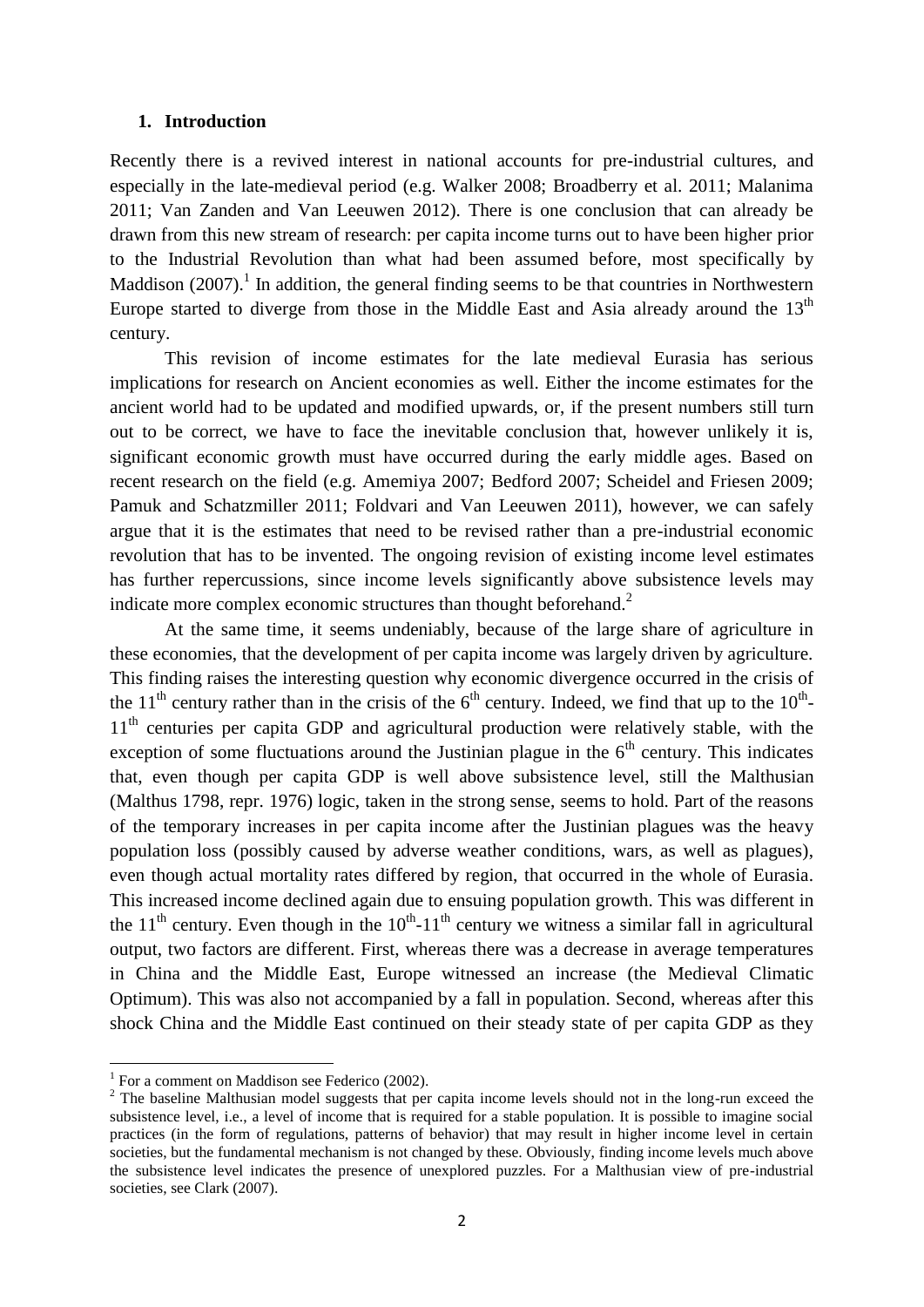had done in the  $6<sup>th</sup>$  century, in Northwestern Europe slow per capita growth emerged which might be considered as the start of what is now called the Great Divergence.

In order to address these developments we start in section 2 with an overview of per capita GDP as taken from recent literature. We conclude that per capita GDP is indeed stable until the  $11<sup>th</sup>$  century when a small divergence started to occur when Northwestern Europe took off on its path of slow per capita growth. In section 3 we move on to the explanation of this phenomenon. After concluding that agriculture is by far the largest sector in these early economies, we turn to the changes in per capita income around the Justinian plague in the  $6<sup>th</sup>$ century. We indeed find it has all the standard Malthusian traits which, however, do not seem to be mirrored in the  $11<sup>th</sup>$  century. In Section 4 we therefore address the question what other factors were driving the divergence in the  $11<sup>th</sup>$  century. We find that the increased introduction of labour saving technologies (and capital saving technologies in China and the Middle East) are an important factor, which is largely driven by the high land rent to wage ratio in the latter two regions. At a given level of capital, this inevitably leads to diminishing returns on land and a stop on per capita growth. We offer some tentative reasons why this high land rent to wage ratio was not overcome by the substitution of land and/or labour with capital. We end in section5 with a brief conclusion.

### **2. Estimates of the income levels in early economies**

Our point of departure, as for many other studies, is the magnificent work by Angus Maddison (2003; 2007) who published estimates of per capita GDP for benchmark years from 1AD until the present. Even though his post- $19<sup>th</sup>$  century estimates have gone largely uncontested, his pre- $19<sup>th</sup>$  century figures, and especially those for poorer countries, have been argued suffer from some degree of underestimation. Hence, several attempts have been made to revise his estimates.

The first wave, with largely European countries in focus, began in the 1990s (e.g. Blomme and Van der Wee 1994; Malanima 1994; Yun 1994; Prados de la Escosura 2000; Van Zanden 2001). These estimates, largely covering the later part of the early modern period, suggested that a gap in per capita GDP had already existed between the East and West before the Industrial Revolution. They could not tell, however, when and where the divergence had emerged. Van Zanden (2004) made an attempt to identify the very beginnings of divergence by estimating several proxies of per capita GDP. He concluded that there had been a relative dynamic development in early modern Holland and England, a decline in early modern Italy, and stagnation everywhere else until the 19<sup>th</sup> century.

Realizing that we need more data as well as data that are less dependent on assumptions, recently there has been a surge in per capita GDP estimates stretching back until the later Middle Ages. Almost without exception they resulted in upward modifications of the per capita GDP as estimated by Maddison. Furthermore, they uncovered a divergence between Holland and England at the one hand and most other countries at the other hand starting as early as the 14<sup>th</sup> century. This were not, as had been the focus in the 1990s, largely European countries but rather covered a broader set of countries in the Eurasian continent. As pointed out in the introduction, these estimates also revived interest in the ancient period, for which the existing estimates are also revised upward.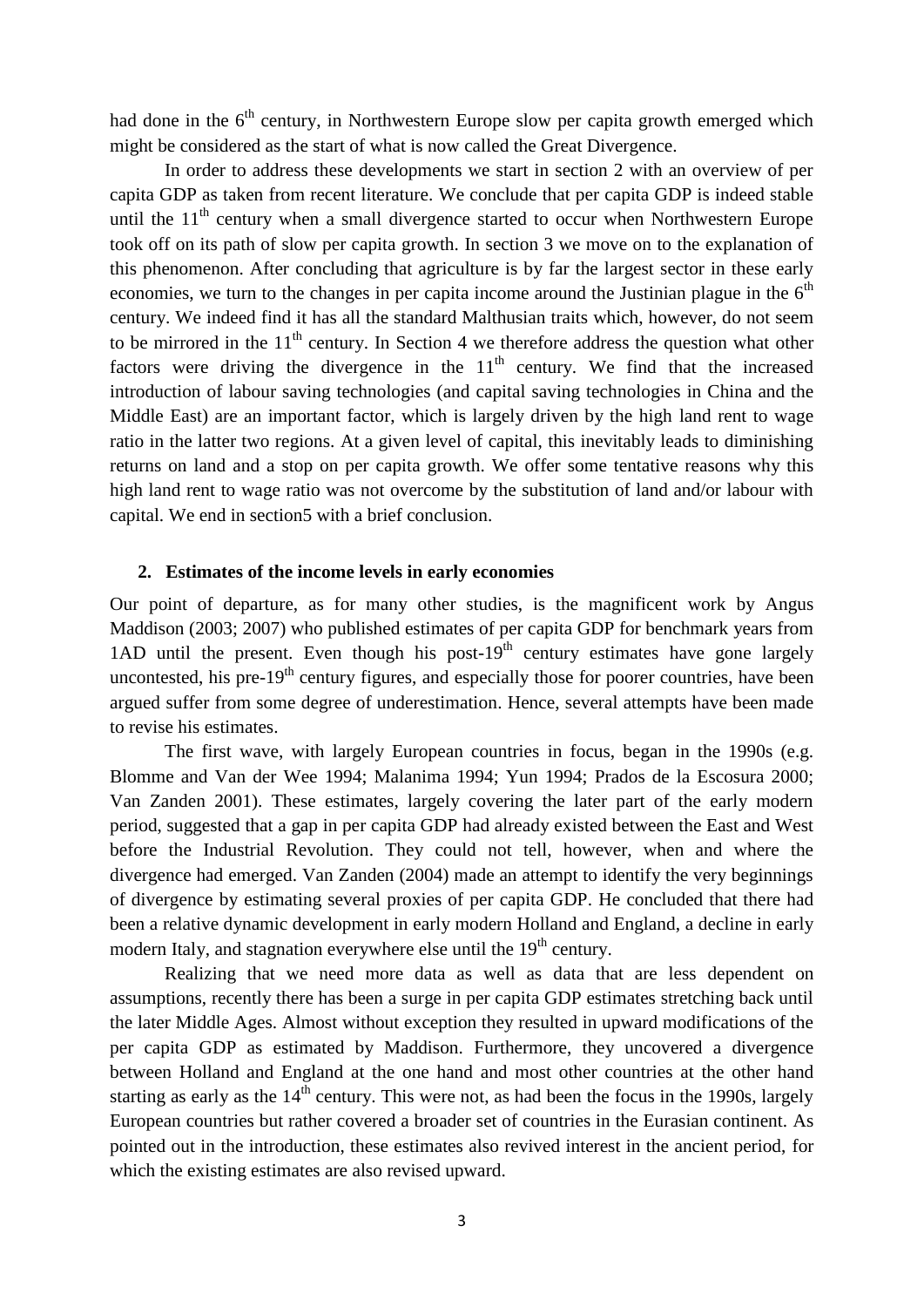An overview of existing estimates on early economies is presented in Table 1. Many of those estimates are still preliminary and/or unpublished, but we feel that it is now time to make a first inventory of the existing data and growth patterns. Perhaps the most important conclusion that may be drawn from this Table is that economic divergence only started to

|                   | Holland  | England   | Spain  | Italy  | <b>Byzantium</b><br>/Turkey | Iraq  | Egypt | India | China | Japan  |
|-------------------|----------|-----------|--------|--------|-----------------------------|-------|-------|-------|-------|--------|
| 300BC             |          |           |        |        |                             | 670   |       |       |       |        |
|                   |          |           |        |        |                             |       |       |       |       |        |
| 100 <sub>BC</sub> |          |           |        |        |                             | 784   |       |       | 700   |        |
| 1                 |          |           |        | 1,400  |                             |       |       |       |       |        |
| 315               |          |           |        |        |                             |       | 550   |       |       |        |
| 720               |          |           |        |        |                             | 744   | 750   |       |       | 401    |
| 930               |          |           |        |        |                             | 736   | 725   |       | 844   | 429    |
| 1020              |          |           |        |        | 680                         | 713   | 648   |       |       |        |
| 1060              |          | 722       |        |        |                             | 723   | 596   |       |       |        |
| 1180              |          |           |        |        | 560                         | 680   | 676   |       | 625   | 517    |
| 1300              |          | 751       | 849    | 1,630  | 565                         |       | 635   |       |       | 526    |
| 1400              | 1,267    | 1,118     | 817    | 1,395  | 625                         |       | 800   |       | 607   | 526    |
| 1500              | 1,460    | 1,093     | 832    | 1,405  |                             |       | 745   |       |       |        |
| 1600              | 2,432    | 1,067     | 852    | 1,346  |                             |       |       | 682   | 616   | 573    |
| 1700              | 2,333    | 1,542     | 796    | 1,334  |                             |       |       | 622   | 601   | 627    |
| 1750              | 2,486    | 1,682**   | 764    | 1,505  |                             |       |       | 573   | 540   | 596    |
| 1800              | 2,691    | $2,045**$ | 884    | 1,315  | 680                         | 550   | 600   | 569   | 494   | 638    |
| 1850              | 2,338*   | $2,853**$ | 1,079  | 1,350  | 880                         | 600   | 750   | 556   | 505   | 679    |
| 1900              | $3,424*$ | 4,492***  | 1,786  | 1,785  | 1,213                       | 1,000 | 902   | 599   | 545   | 1,80   |
| 1950              | 5,996*   | 6,939***  | 2,189  | 3,502  | 1,623                       | 1,364 | 910   | 619   | 448   | 1,921  |
| 2000              | 22,169*  | 20,353*** | 15,662 | 18,774 | 6,446                       | 1,221 | 2,936 | 1,892 | 3,421 | 20,738 |

**Table 1:** GDP/cap in 1990 GK dollars from the literature

*Source:* Holland: Van Zanden and Van Leeuwen (2012); England: Broadberry et al. 2011); and for 1060 from Walker (2008); Spain: Alvarez-Nogal and Prados de la Escosura (2011); Italy: Malanima (2011); Lo Cascio and Malanima (2009); Byzantium/Turkey, Iraq and Egypt: Milanovic (2006), Foldvari and Van Leeuwen (2011), Pamuk and Schatzmiller (2011) ; India: Broadberry and Gupta (2012); China: Guan and Li (2010), linked with Liu (2010); Japan: Bassino et al. (2011). For the post-1850 period Maddison (2007). *Note:*

\*From 1850 Holland is changed in the Netherlands. Since the Netherlands as a whole is poorer in per capita terms than Holland, we find a drop in GDP per capita.

\*\* Between 1750 and 1850 the data refer to Great Britain.

\*\*\*From 1900 the data refer to the UK.

occur after the  $12<sup>th</sup>$  century with especially England and Holland experiencing relatively high growth rates. Before that time, even though there were some differences across regions, GDP per capita estimates seem to be still remarkably similar and no significant differences in growth patterns emerge.

Nevertheless, there remain controversies regarding some of the numbers, especially for England and China. For England, there is an alternative estimate by Clark (2010) who calculated GDP based on the income based approach largely based on wages, land rents and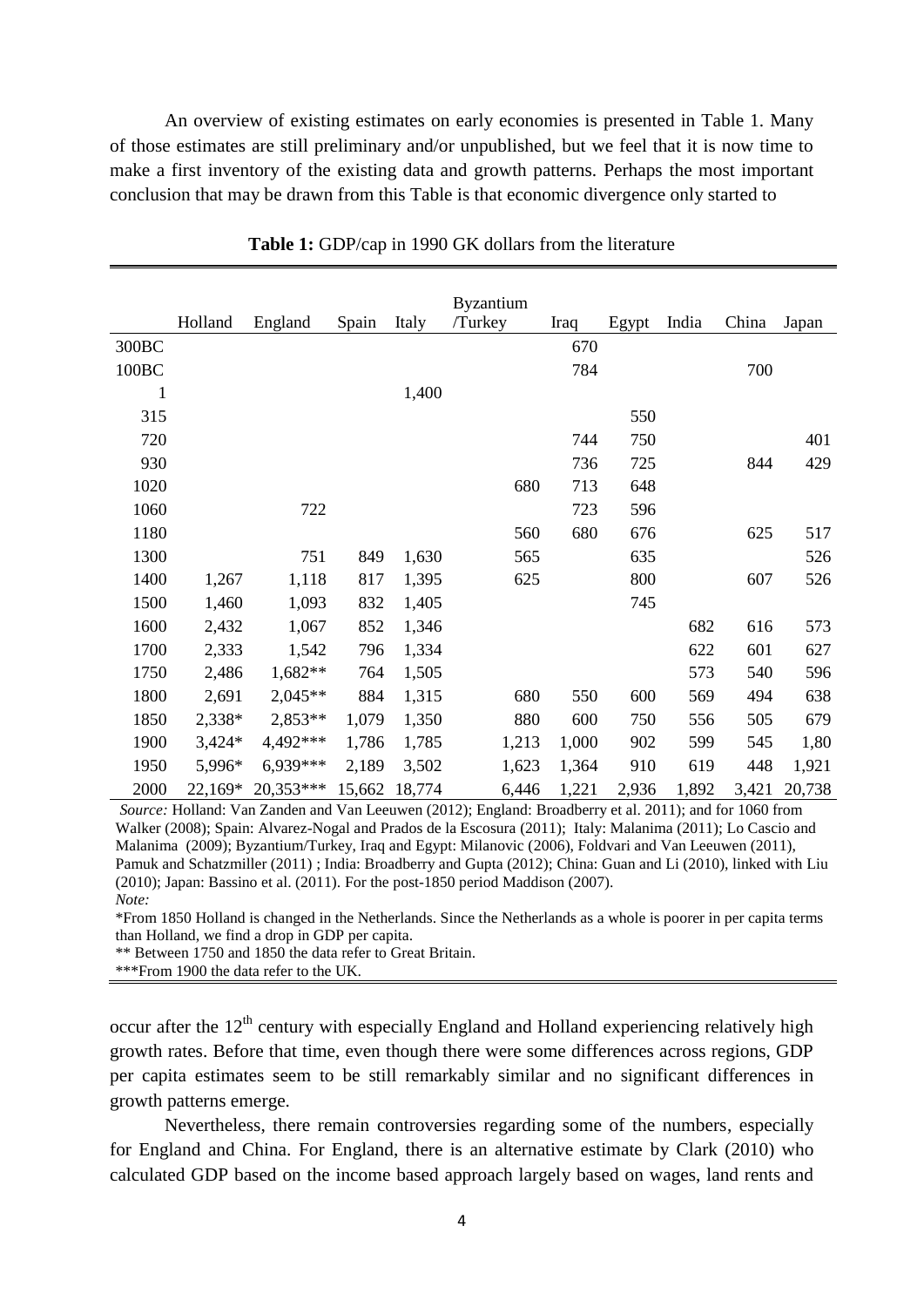some additional factors. Whereas the data from Broadberry et al (2011) in above table clearly show a divergence, Clark argues for a high and almost constant average per capita GDP until the late  $18<sup>th</sup>$  century. Broadberry et al (2011), however, have shown that this difference can largely be explained by Clark's assumption of constant working days while in most of the literature the general conclusion is that days worked increased (e.g. De Vries 1994).

A similar discussion exists for China. Whereas the data used in Table 1 indicate a decline in per capita GDP over the Song period, Liu (2005) has arrived at an increase in per capita GDP, only finding a decrease between Song and Ming (which we also find in Table 1). However, he used money supply and prices in a Fisher equation, creating a problem when the share of non-market production decreases (Van Zanden 2012, 275). This seems indeed to be the case, or at the very best not increase (Foldvari, Van Leeuwen, and Van Leeuwen-Li 2012).

Yet, as Table 1 shows, there still is a large gap between the Middle Ages and the late Antiquity (roughly between the year 1 and 1200 AD). Two papers have discussed this gap quantitatively, although one needs to bear in mind that the lack of detailed data makes their outcomes tentative at best. The first method is proposed by Milanovic (2010). He calibrates the GDP of the Roman Empire to arrive at benchmark estimates of per capita GDP of these regions. Since these estimates are expressed as subsistence ratios, in order to make them comparable, we have to multiply them with the subsistence-level GDP, which Maddison estimated at 400 G-K dollars at 1990 prices. There is a reason to believe that his estimates are subject of a systematic downward bias. Milanovic basis himself on the estimates of the subsistence ratio from Allen (2007), which only refer to labourers. However, as pointed out by Scheidel and Friesen (2009) they are probably below the middling incomes. Taking the average of their optimistic and pessimistic scenario's, we arrive at the conclusion that labourers subsistence level is about representative for at best the lower 70% of the society. In order to arrive at estimates for the whole society we modified Milanovic's estimates as follows. First we assume that the poorest 70% of the population has the same income, while for the rest 30% we assume that they follow a Pareto distribution. For the total population we assume an income inequality (G=0.4). These assumptions uniquely determine a per capita income level for the society (see the appendix A.1. for the details), which, with these parameters, we find to be 45% higher than suggested by Milanovic.

As a second approach, proposed by Van Zanden at the Maddison memorial conference in Amsterdam in 2010, is to employ a model in which GDP per capita is regressed on book (manuscript) production and urbanisation in a fixed-effect panel specification, under the assumption that those represented important factors in economic development. In this paper, we follow his lead and arrive at the following regression results: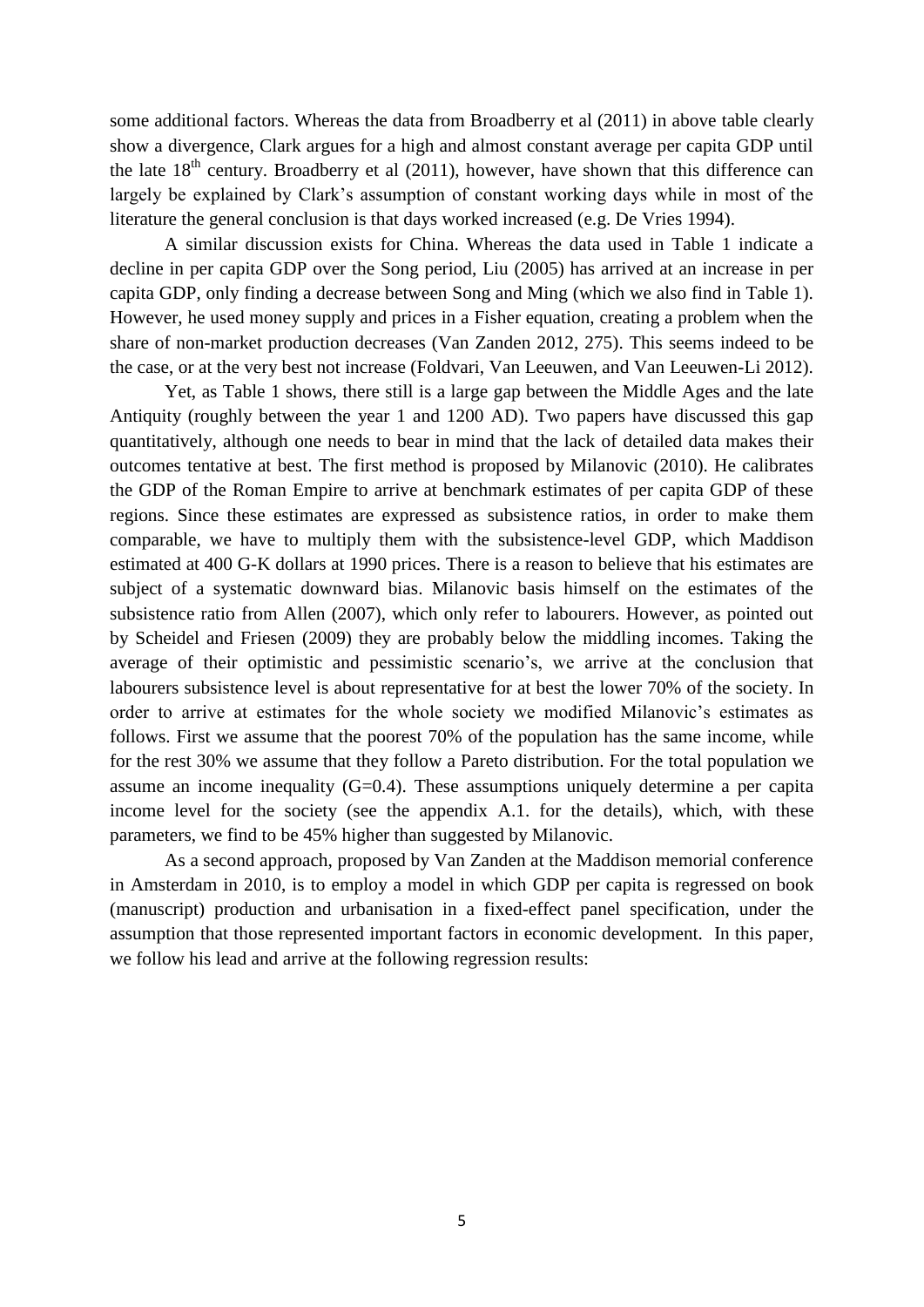| explanatory variable           | coefficients (t-statistics) |
|--------------------------------|-----------------------------|
| constant                       | 6.089                       |
|                                | (16.4)                      |
| $log of population (t-100)$    | 0.598                       |
|                                | (2.12)                      |
| change in number of manuscript | 0.014                       |
| titles                         | (4.81)                      |
| rate of urbanization           | 1.000                       |
|                                | (1.32)                      |
| $\overline{R}^2$ -within       | 0.51                        |
| N                              | 31                          |

**Table 2:** Regression of GDP on population and book production (fixed effect panel)

We use these estimates to have estimates for GDP per capita for countries as far back in time as 800. The estimates by the two methods are reported in Table 3. Notwithstanding all data problems and simplifying assumption behind the methods, at least some picture emerges from the data. First, we find that GDP/cap was already relatively high (and relatively

**Table 3:** GDP/cap in 1990 GK dollars based on Milanovic and Van Zanden (see text for details)

| year | Holland<br>(Van Zanden)<br>method) | England<br>Van Zanden<br>method                           | Milano<br>vic | Italy<br>Van Zanden<br>method | Milano<br>vic | Spain<br>Van Zanden<br>method | Milano<br>vic | Egypt<br>Milano<br>vic | Iraq<br>Milano<br>vic |
|------|------------------------------------|-----------------------------------------------------------|---------------|-------------------------------|---------------|-------------------------------|---------------|------------------------|-----------------------|
| 14   |                                    |                                                           | 638           |                               | 1,241         |                               | 696           | 696                    | 835                   |
| 300  |                                    |                                                           | 708           |                               | 783           |                               | 783           | 812                    | 748                   |
| 400  |                                    |                                                           | 696           |                               | 760           |                               | 760           | 812                    | 760                   |
| 500  |                                    |                                                           | 603           |                               | 684           |                               | 684           | 731                    | 812                   |
| 520  |                                    |                                                           | 603           |                               | 667           |                               | 667           | 719                    | 824                   |
| 600  |                                    |                                                           | 603           |                               | 644           |                               | 644           | 684                    | 783                   |
| 700  |                                    |                                                           | 621           |                               | 655           |                               | 655           | 644                    | 748                   |
| 800  |                                    |                                                           |               | 611                           |               | 689                           |               |                        |                       |
| 900  |                                    | 574                                                       |               | 658                           |               | 729                           |               |                        |                       |
| 1000 |                                    | 727                                                       |               | 877                           |               | 927                           |               |                        |                       |
| 1100 |                                    | 797                                                       |               | 965                           |               | 1,012                         |               |                        |                       |
| 1200 | 857                                | 826                                                       |               | 1,114                         |               | 1,013                         |               |                        |                       |
| 1300 | 1,011                              | 922                                                       |               | 1,299                         |               | 1,122                         |               |                        |                       |
|      |                                    | <i>Note:</i> Sources and method as described in the text. |               |                               |               |                               |               |                        |                       |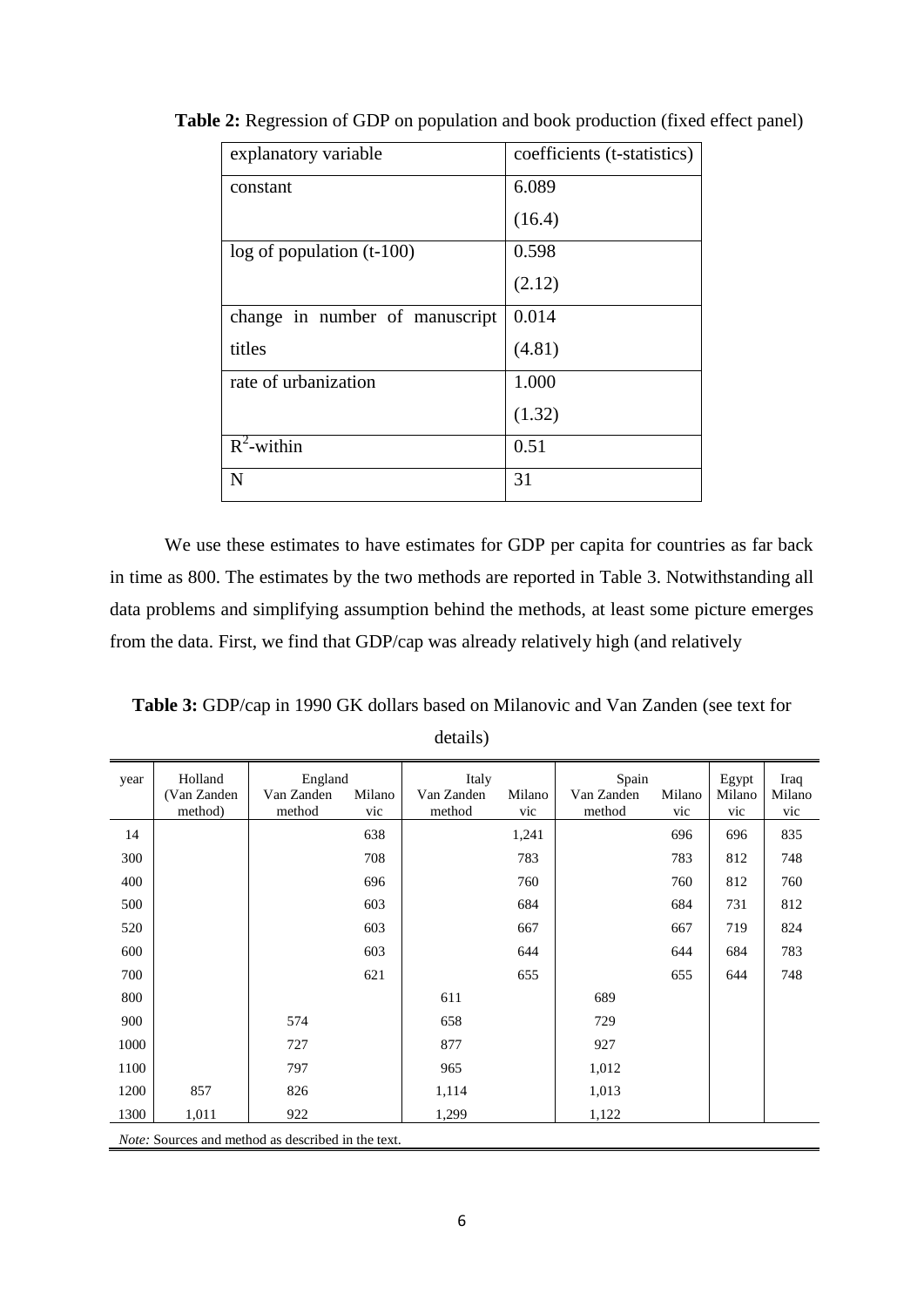constant) before 1200. For this period per capita GDP was also relatively homogenous around the world, varying around 500-800 GK dollars. However, somewhere around the  $12<sup>th</sup>$  century something changed: in North-western Europe countries started to show a relatively slow growth in GDP per capita. This was not true though for Southern Europe, the Middle East, or Eastern Asia. This effect was even reinforced by the Black Death when about one third of the European population died. We can see that in England and Holland this led to further increases in per capita GDP, while in the other regions there was none, or even a negative effect. Only from the  $19<sup>th</sup>$  century we see an acceleration of GDP growth in per capita terms in North-western Europe as well as the start of what is often coined "modern economic growth" in the South. In the Middle East and East Asia, they experienced, however, first a decline in per capita GDP before economic growth (on a much more modest scale than in Europe) occurred.

### **3. Feeding the people: agricultural development, ca. AD. 500-1100**

The conclusion from the previous section is that, according to our present knowledge, per capita GDP prior to the late middle ages seems to have been relatively stable at around 600- 800 G-K dollars but still exceeding the subsistence level of ca. 400 G-K dollars (at 1990 prices) as argued by Maddison (2007). This finding is important since it suggests that these economies were way more complex than hitherto assumed.<sup>3</sup> This implies a more dynamic system of trade, transport, and other forms of specialisation in agriculture. This, in turn, seems to implicate a form of Smithian growth occurred in the Middle East, China, and, to a lesser extent Europe.

Nevertheless, even though for shorter periods growth might have occurred, between ca. 1AD and 1100 no real increases in per capita GDP took shape in either region, which changed after ca. 1100AD for North-western Europe. The main argument for such a pattern in the first millennium may be Malthusian. In the strong version of a Malthusian world, an increase GDP per capita, either due to a loss of population or an invention, leads to an increase in population that erodes the initial gain in terms of per capita income due to diminishing returns on land. Likewise, any negative shocks to per capita income, like bad harvests, war damages or overpopulation will reduce population so that the equilibrium is restored again due to the decreasing marginal returns to labour. So, generally speaking, whatever happens to productivity, it should translate to changes in population but should only have a transitory effect on per capita income. Such economies are predominantly agricultural by nature with only some privileged city states as exceptions like Athens. However, even though such a Malthusian type system may have been in existence up to the  $11<sup>th</sup>$  century,

**.** 

<sup>&</sup>lt;sup>3</sup> Theoretically, we could also envisage an explanation that retains classical Malthusian views on pre-industrial societies. This would require that certain social institutions and practices keep the long-run level of per capita income above what is needed for the bare survival of the population and the preservation of a state. Still the observed increase in per capita income levels would require that these rules are constantly changing shifting the equilibrium value of per capita income upwards, which is quite difficult to believe. This would be some kind of strange income growth by increasingly strict birth limitations and/or extreme mortality increasing activities. Both being limited naturally, this cannot be a feasible option to save the traditional view.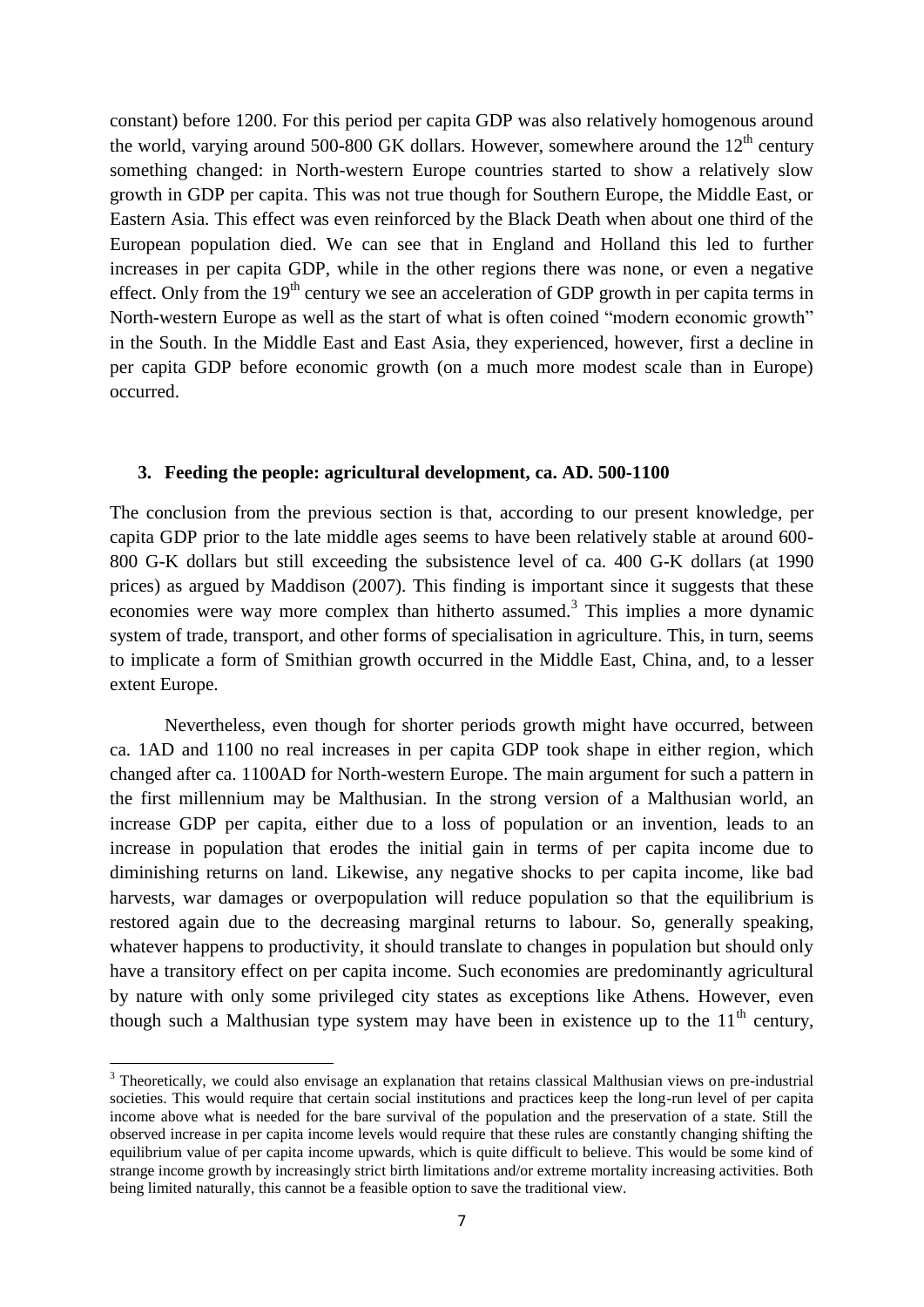clearly something changed from that period onwards since North-western Europe started to break free from the existing per capita income equilibrium.

In order to better understand what happened after the  $11<sup>th</sup>$  century in Northwest Europe (a topic more widely discussed in the next section), our first step is to look what determined these pre- $11<sup>th</sup>$  century income levels. Given the predominantly agricultural nature of these economies and the (hypothetical) relationship between agricultural output and population size, we start with trying to get a handle on the share of agriculture in total output. The little data available is given Table 4 below.

Table 4 already gives us a first impression of the development of agriculture over time. We see that the share of agriculture in GDP declined strongly in Europe in the Late

|              |          | Holland England Spain |       | Italy | Byzantium/Turkey |       | Iraq | Egypt | India | China   | Japan            |
|--------------|----------|-----------------------|-------|-------|------------------|-------|------|-------|-------|---------|------------------|
|              |          |                       |       |       |                  |       | 89.3 |       |       |         |                  |
| 300BC        |          |                       |       |       |                  |       | $\%$ |       |       |         |                  |
| 100BC        |          |                       |       |       |                  |       |      |       |       |         |                  |
| $\mathbf{1}$ |          |                       |       |       |                  |       |      |       |       |         |                  |
| 315          |          |                       |       |       |                  |       |      |       |       |         |                  |
| 720          |          |                       |       |       |                  |       |      |       |       |         | 71.6%            |
| 930          |          |                       |       |       |                  |       |      |       |       | 65.0%   | 72.9%            |
| 1020         |          |                       |       |       |                  | 85.0% |      |       |       |         |                  |
| 1060         |          | 85.0%                 |       |       |                  |       |      |       |       |         |                  |
| 1180         |          |                       |       |       |                  |       |      |       |       |         | 72.9%            |
| 1300         |          | 45.1%                 | 50.0% | 48.7% |                  |       |      |       |       |         | 71.9%            |
| 1400         | 38.0%    | 39.8%                 | 57.5% | 42.8% |                  |       |      |       |       |         | 71.9%            |
| 1500         | 21.8%    | 39.6%                 | 55.0% | 47.9% |                  |       |      |       |       | 74.5%   |                  |
| 1600         | 12.0%    | 41.1%                 | 52.0% | 46.5% |                  |       |      |       | 94.3% |         | 70.6%            |
| 1700         | 11.4%    | 28.6%                 | 55.0% | 46.5% |                  |       |      |       | 95.4% | 56.3%   | 63.0%            |
| 1750         | 10.7%    | 30.0%                 | 52.0% | 47.5% |                  |       |      |       | 94.9% | 57.3%   | 62.9%            |
| 1800         | 15.0%    | 27.0%                 | 47.0% | 49.5% |                  |       |      |       | 90.6% | 60.1%   | 63.4%            |
| 1850         | 25.2%    | 18.0%                 | 40.0% | 50.0% |                  |       |      |       | 95.4% | 61.0%   | 63.9%            |
| 1900         | 18.8%    | 28.6%                 | 28.6% |       |                  |       |      |       | 61.9% |         | 35.8%<br>16.9%** |
| 1950         | $9.9\%*$ | 27.3%                 | 27.3% |       |                  |       |      |       | 52.1% | 62.8%** | ∗                |
| 2000         | 2.6%     | 1.0%                  | 4.4%  | 4.6%  |                  | 10.8% | 2.8% | 13.5% | 23.2% | 15.1%   | 1.7%             |

**Table 4:** share agriculture in current price GDP

*Note:* subtracted 25% from China (before 1600) and Japan agriculture due to value-added output ratio *Note:* values 1850-2000 data from Holland refer to the Netherlands. 1750-1850 data for England refer to Great Britain and 1900-2000 to the UK.

\*\*1933

\*\*\*1940

*Sources:* Holland: Van Zanden and Van Leeuwen (2012), Smits et al. (2005); England: Broadberry et al. 2011); and for 1060 from Walker (2008); Spain: Alvarez-Nogal and Prados de la Escosura (2011); Italy: Byzantium/Turkey, Iraq: Milanovic (2006), Foldvari and Van Leeuwen (2011; India: Broadberry and Gupta (2012); China: Guan and Li (2010), linked with Liu (2010); Japan: Bassino et al. (2011). For the post-1960 period FAOSTAT (accessed 2012)

<sup>\* 1939</sup>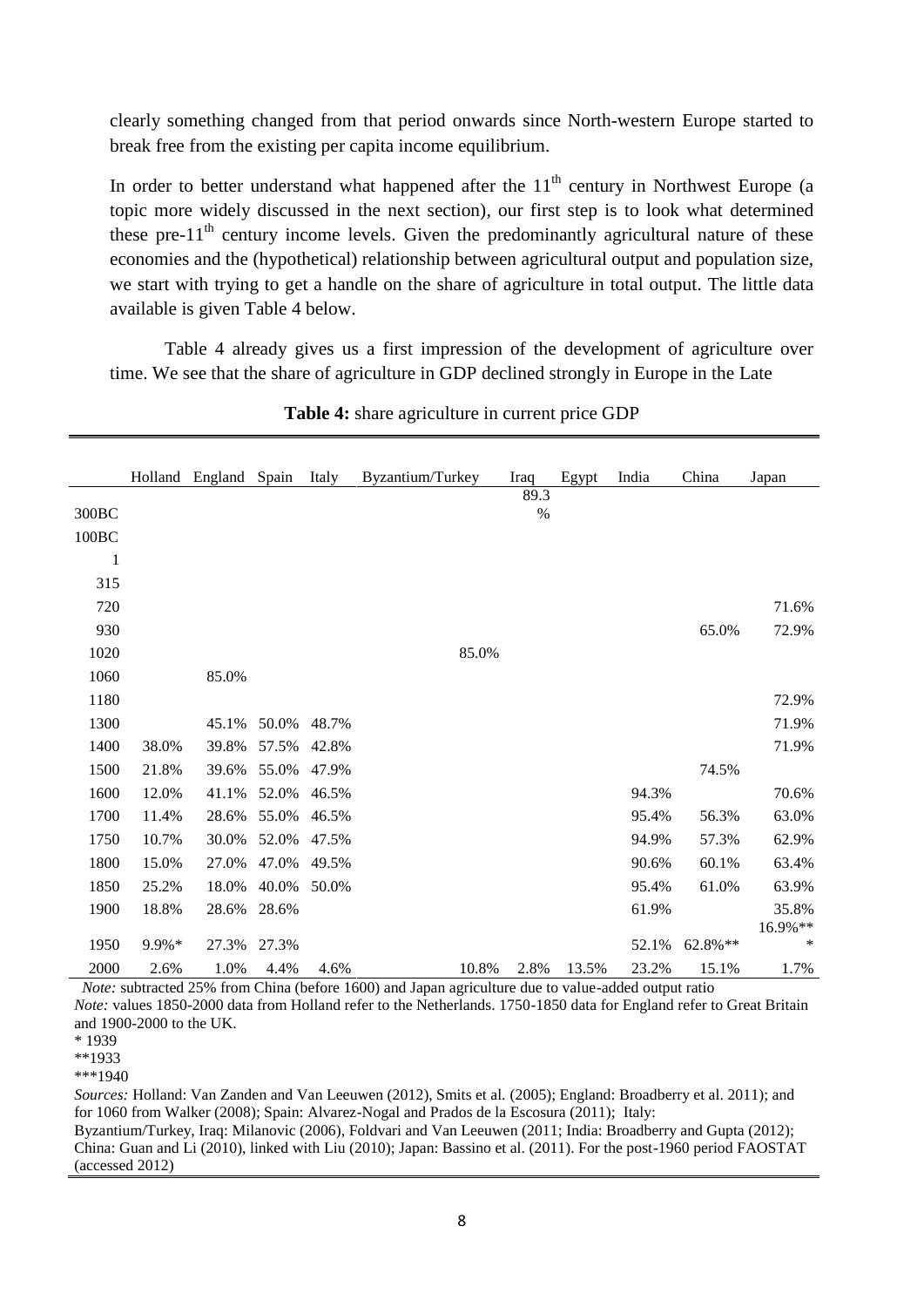Middle Ages and especially in North-western Europe. No such decline, however, occurred in East Asia and the Middle East until well into the Early Modern Period. The only real outlier in this Table, however, is India with ca. 90% of GDP devoted to agriculture, a number which, however, can be questioned and may be a result of an underestimation of non-agricultural output in the mid- $19<sup>th</sup>$  century.

However, as Table 4 shows, big gaps exist in the data on agriculture for the first millennium AD. Given the scarcity of data, we thus have to resort to alternative sources to obtain a picture of changes in agricultural activities. Two sources are at our disposal: historical reference works and climatologic variables such as pollen data. The results are reported in Table 5. The main conclusion seems to be that a collapse occurred in agriculture in

|                                                      | Europe                                                                                      | MiddleEast                                                   | China                                                           |  |
|------------------------------------------------------|---------------------------------------------------------------------------------------------|--------------------------------------------------------------|-----------------------------------------------------------------|--|
| Late Antiquity<br>$(400-600)$                        | Prosperous, but low<br>level of arable<br>agriculture compared to<br>woodland               | Prosperous,<br>complex (BOP)                                 | Rise mixed agriculture:<br>pasture rose but<br>farming declined |  |
| The transitional<br>period (600-750)                 | Collapse arable: increase<br>pasture                                                        |                                                              | Pasture prosperous;<br>slow rise arable                         |  |
| Early Middle<br>Ages (750-900)                       | recovery                                                                                    | Slow recovery                                                | Prosperous, complex                                             |  |
| High Middle<br>Ages I (950-<br>1100)                 | increasing arable,<br>prosperous pasture                                                    | Prosperous<br>recovery: cereals<br>and herding               | Gradual collapse                                                |  |
| <b>High Middle</b><br><b>Ages II (1100-</b><br>1300) | mixed agriculture:<br>strong pastoralism                                                    | Gradual collapse                                             | Farming and pasture<br>maintained low level                     |  |
| Late Middle<br>Ages (1300-<br>1500)                  | mixed agriculture:<br>strong pastoralism<br>(temporary drop during)<br><b>Black Death</b> ) | Little presence of<br>mixed agriculture,<br>some pastoralism | Slow recovery arable;<br>pasture maintains low<br>level         |  |

**Table 5:** Historical development of agricultural systems

*Sources:* Europe: Dumayne-Peaty (1999), Mighall et al. (2006); China: Han (1993; 1999), Wu (1997), Wang (2001)

both the Middle East and Europe around the 7th century, followed by a recovery. For China, such a collapse is less prevalent. More spectacular, though is a collapse (extensification) that occurred in the Middle East and China in the  $11<sup>th</sup>$  century, while no such development occurred in Europe, point discussed in Section 4.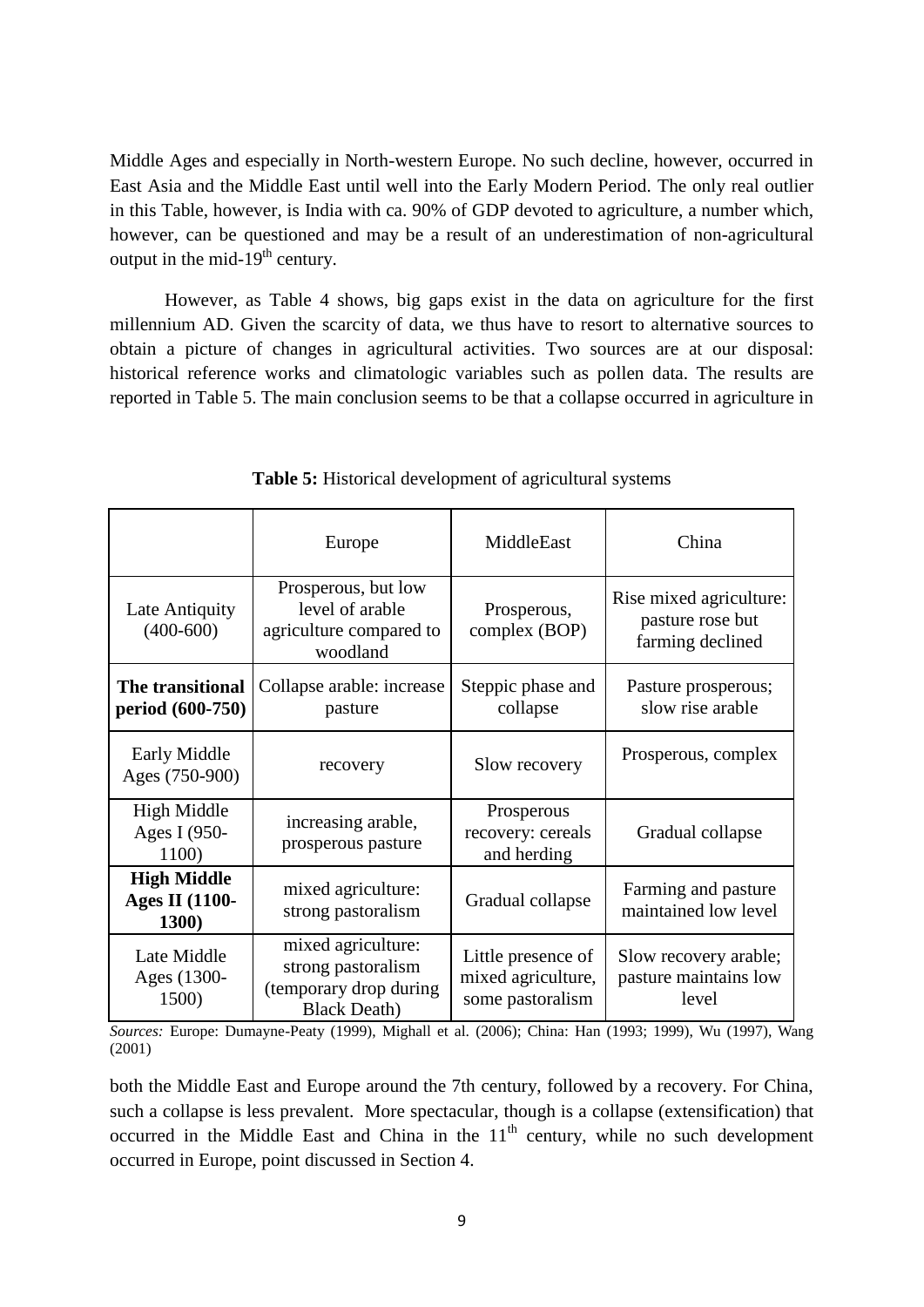There was thus a clear difference between the agricultural crises of the  $6<sup>th</sup>$  and the  $11<sup>th</sup>$ centuries: whereas the fist crisis was virtually universal in the Eurasian continent, the second mainly hit in regions outside Europe. Also, as we have seen in section 2, per capita income did not divergence during the first crisis while a divergence did take place during the second. In order to understand this difference, it is therefore important to address the factors affecting income in the  $6<sup>th</sup>$  century in this section, and compare with the differences in the  $11<sup>th</sup>$  century in the next section.

An important explanation for the crisis of the  $6<sup>th</sup>$  and  $11<sup>th</sup>$  century is climate. Indeed, as can be seen in Figure 1, the Greenland ice core data show a clear downward peak in the  $7<sup>th</sup>$ century, suggesting a decline in temperature. Also a decline in the  $13<sup>th</sup>$  century may be



Figure 1: Delta<sup>18</sup>O in Greenland Ice

witnessed. In Figure 1 one may see the delta  $^{18}$ O isotopes. This is the ratio between oxgen-18 and oxygen-16 molecules in water. Since in fresh water the ratio is lower, the more negative the value is, the lower the temperature was when the sample was frozen. As a rule of thumb, a decline by 0.2 refers to about a decline of 1 degree Celsius in temperature. This suggests that in the  $6<sup>th</sup>$  century there was a massive decline in temperature with about 2.5 degree on average. However, the Greenland ice core data are really only representative for Northwestern Europe and North-eastern America. Nevertheless, separate data for such an cold period around the  $4<sup>th</sup>$ -6<sup>th</sup> century are also provided by Man (2009) and Ge and Wu (2011) for China.

These climatic events may affect agricultural output in several ways. Zhang et al (2007, p. 19214) put it very succinctly, arguing that, the following lack of food may, besides the standard Malthusian reaction of plague, also induce several social reactions which, "[b]esides migration, […] include warfare, economic change, innovation, trade, and peaceful resource redistribution". They argue that neither of the peaceful options is very likely, which leaves us, besides increased mortality, with migration and war.

*Source:* Langway et al. (1985).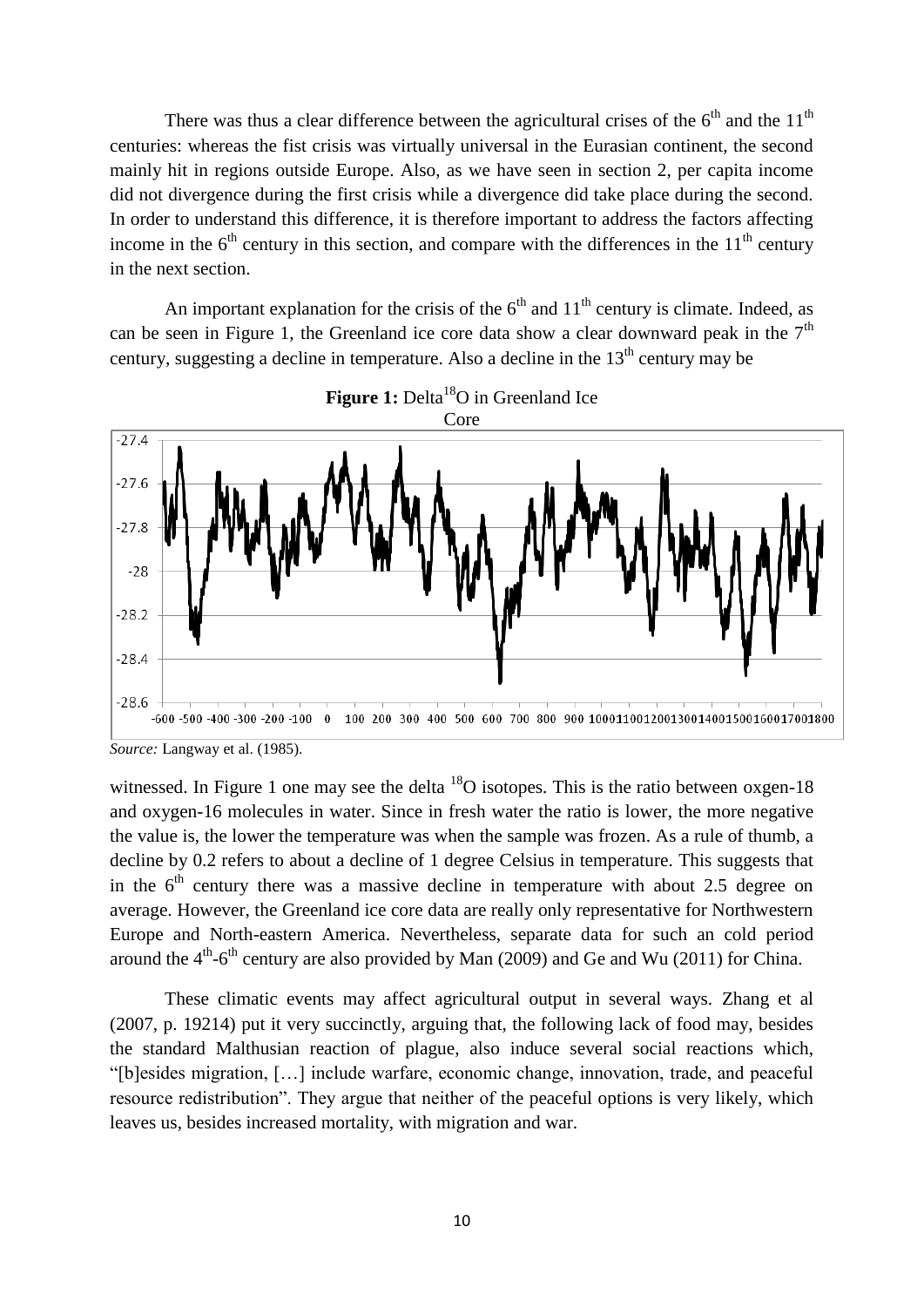The mortality issue is the one that captures most people's imagination. The most famous is perhaps the Justinian plague of the  $6<sup>th</sup>$  century. For Europe Russell (1958, p. 148) estimated that the Justinian plague killed 40% of the population while in some Middle Eastern and North African countries (Syria, Egypt, Arabia) mortality was much lower with just 10%. For other parts of the Middle East both Issawi (1981) and Treadgold (1997, 278) estimate high losses due to the Justinian plague (35-40%) which was followed by the Arab invasions and a small recovery. As outlined by Findlay and Lundahl (2006), the Arab tribes were largely spared from the disease while the Byzantine and Sassanid Empires did suffer, paving the way for the Arabs to establish their empire. Likewise, we find that in China in the 6th century only witnessed a small decline in population numbers from roughly 50 to 46 million (Lin 1995, 272; Ge 2002; Dong 2002).

It would be wrong, however, to argue that the lack of mortality during the Justinian plague meant there was no, or only little, effect of mortality on agriculture in the heartlands of the Middle East and in China. Rather, it would be more correct to view the Justinian plague as the culmination of plagues that ravaged the lands for centuries, possibly already since the start of the cold period in the  $2<sup>nd</sup>$  century AD. For example, Ge (2002) argues for a big plague around 217 in China giving as an example that in a family consisting of 200 persons two thirds had died because of it. Something similar is observed by Wan (2003) who finds that in a plague in 253AD two thirds of the soldiers died. This corresponds with similar observations of the Antonine plague (165-168AD) and the Cyprian plague (ca. 250AD) in Europe as well as in the Middle East (Russell 1958, p. 80). Hence, it may be more accurate to speak of a period of 400 years of almost continuous plagues. This means also that, even though there are no clear "jumps" in agricultural productivity, total agricultural production must have suffered. For example, we clearly see that in all three regions the first 500 years of the first millennium AD were characterised by regressing arable and an increase in pasture; a common phenomenon in cases of large scale population decline as the evidence of the Black Death shows (e.g. Broadberry et al. 2011). Indeed, this is clearly portrayed in Table 5. Another example of this move towards pasture can be found in the number of horses grazed on stateowned farms. Their numbers in the Northern Wei in the  $4<sup>th</sup>$  century were close to 20,000, a number that increased to 400,000 in the  $7<sup>th</sup>$  century and even to 430,000 in the  $8<sup>th</sup>$  century.

Of course, as pointed out by Zhang et al. (2007), declining per capita output can not only lead to mortality, but also to migration and warfare. One way, to distinguish their effect is to look at regional developments in agriculture. For example, In China the mortality was probably heaviest in Shanxi and Jiangsu. This caused migration from the North to the more productive areas of especially the lower Yangtze area. Also for the Middle East a similar pattern may be observed. However, contrary to Europe and China, for the Middle East it is possible at this time to make a more detailed agricultural chronology based on palynological research even though we have to bear in mind that the entire region is unevenly covered by palynological research.<sup>4</sup> Also, when a Dutch team from Groningen attempted a research in the

 4 Some countries – like Israel or Turkey – can be considered quite well studied, whereas others – e.g., Iraq or Lebanon –yield no pollen cores useful for an historian whatsoever. For Iran and Georgia, one has only one or two interesting sites for each country (i.e. Djamali et al. (2009); Connor, et al. (2007); De Klerk et al. (2009); Connior and Kvavadze (2005))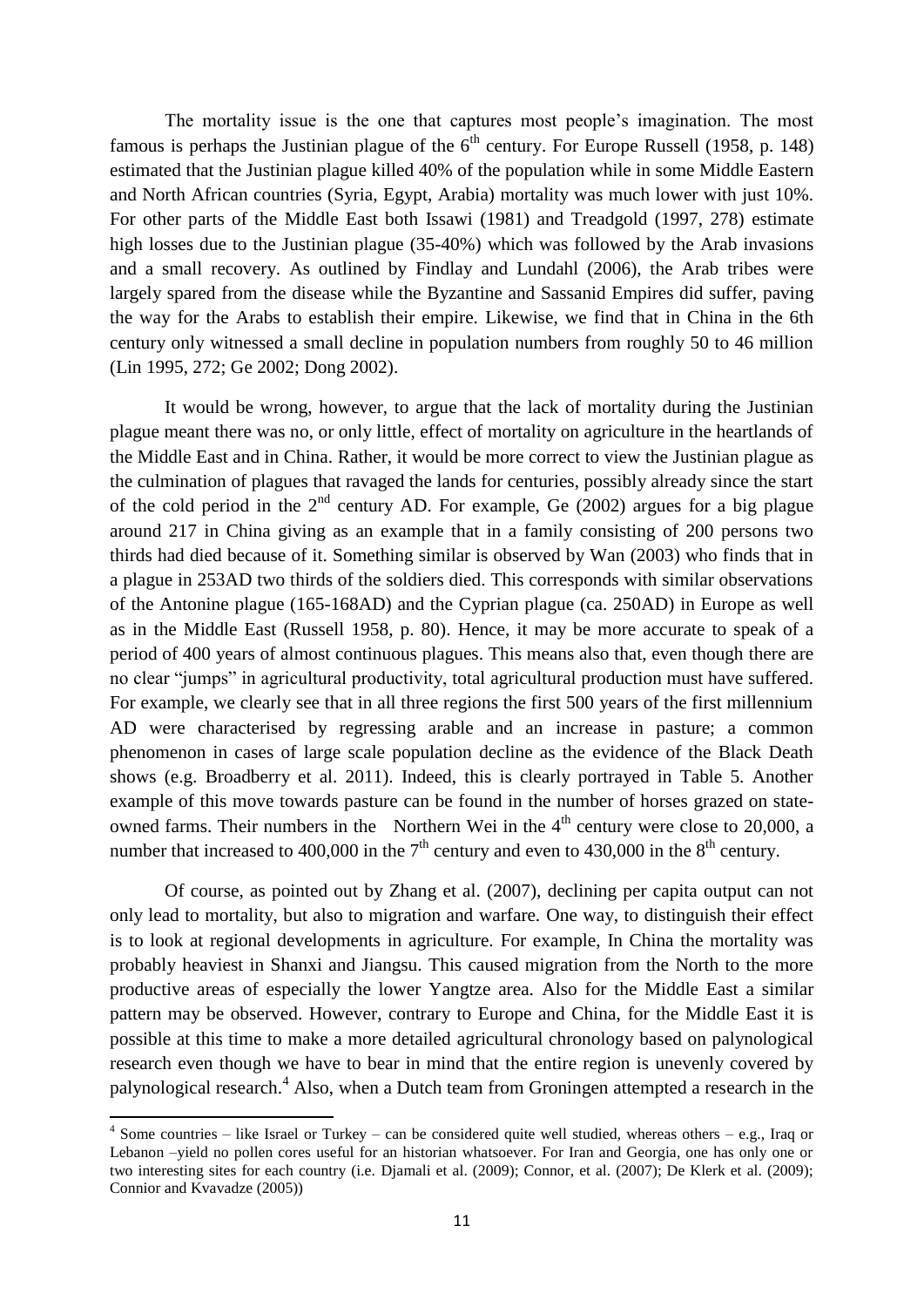early decades of the radiocarbon dating, the costs of obtaining a  $^{14}$ C date was too large to aim at more than one or two dates for each core. Since then little research has been done on late antique or medieval period. That being said, we can still make some inferences of agricultural development in the Middle East. The pollen record – as well as the archaeological evidence – leaves no doubt that Late Antiquity was a period of strong agricultural expansion in the

**Table 6:** A comparison of plausible scenarios of agricultural histories of selected Middle

Eastern regions.

| Late                                                          | SW Asia<br>Minor<br>Prosperous,                                                | E Asia Minor<br>Prosperous,                       | N Asia<br>Minor<br>Prosperous,                          | Palestine:<br>Galilee and<br>the Dead<br>Sea region<br>(modern<br>Israel)<br>Prosperous, | Palestine: the<br>Dekapolis<br>(modern N<br>Jordan)<br>Prosperous, | NE Iran<br>(Lake<br>Almalou)<br>Prosperous, |
|---------------------------------------------------------------|--------------------------------------------------------------------------------|---------------------------------------------------|---------------------------------------------------------|------------------------------------------------------------------------------------------|--------------------------------------------------------------------|---------------------------------------------|
| Antiquity<br>$(400-600)$                                      | complex<br>(BOP)                                                               | complex<br>(BOP)                                  | complex<br>(BOP)                                        | complex<br>(BOP)                                                                         | complex (BOP)                                                      | complex<br>(BOP)                            |
| <b>The</b><br>transitional<br>period<br>$(600 - 750)$         | <b>Steppic</b><br>phase,<br>notable<br>decrease<br>in the<br>spatial<br>extent | <b>Steppic</b><br>phase and<br>collapse           | <b>Steppic</b><br>phase                                 | <b>Steppic</b><br>phase and<br>collapse                                                  | Prosperous +<br>complex                                            | Short-<br>term<br>collapse                  |
| Early<br>Middle<br>Ages (750-<br>900)                         | Slow<br>recovery                                                               | Abandonment                                       | Slow<br>recovery                                        | Simple,<br>generally<br>pastoral                                                         | Prosperous +<br>complex                                            | Prosperous,<br>complex<br>(BOP)             |
| High<br>Middle<br>Ages I<br>$(950-1100)$                      | Stable,<br>cereals and<br>herding                                              | Prosperous<br>recovery:<br>cereals and<br>herding | Stable,<br>cereals and<br>herding                       | Simple,<br>largely<br>pastoral                                                           | Prosperous +<br>complex, than<br>collapse                          | Prosperous,<br>complex<br>(BOP)             |
| High<br><b>Middle</b><br><b>Ages II</b><br>$(1100 -$<br>1300) | <b>Gradual</b><br>collapse                                                     | <b>Collapse</b>                                   | <b>Collapse</b>                                         | Simple,<br>largely<br>pastoral                                                           | Abandonment,<br>small-scale<br>pastoralism                         | <b>Collapse</b>                             |
| Late Middle<br>Ages<br>$(1300 -$<br>1500)                     | Little<br>presence of<br>mixed<br>agriculture,<br>some<br>pastoralism          | Domination<br>of<br>pastoralism                   | Prosperous<br>recovery,<br>cereals,<br>herding,<br>nuts | Simple,<br>largely<br>pastoral                                                           | Abandonment,<br>small-scale<br>pastoralism                         | Small-scale<br>agriculture                  |

*Note:* The chronological categories are mere approximations.

*Note:* BOP - Beyşehir Occupation Phase, cereal cultivation and herding combined with fruiticulture.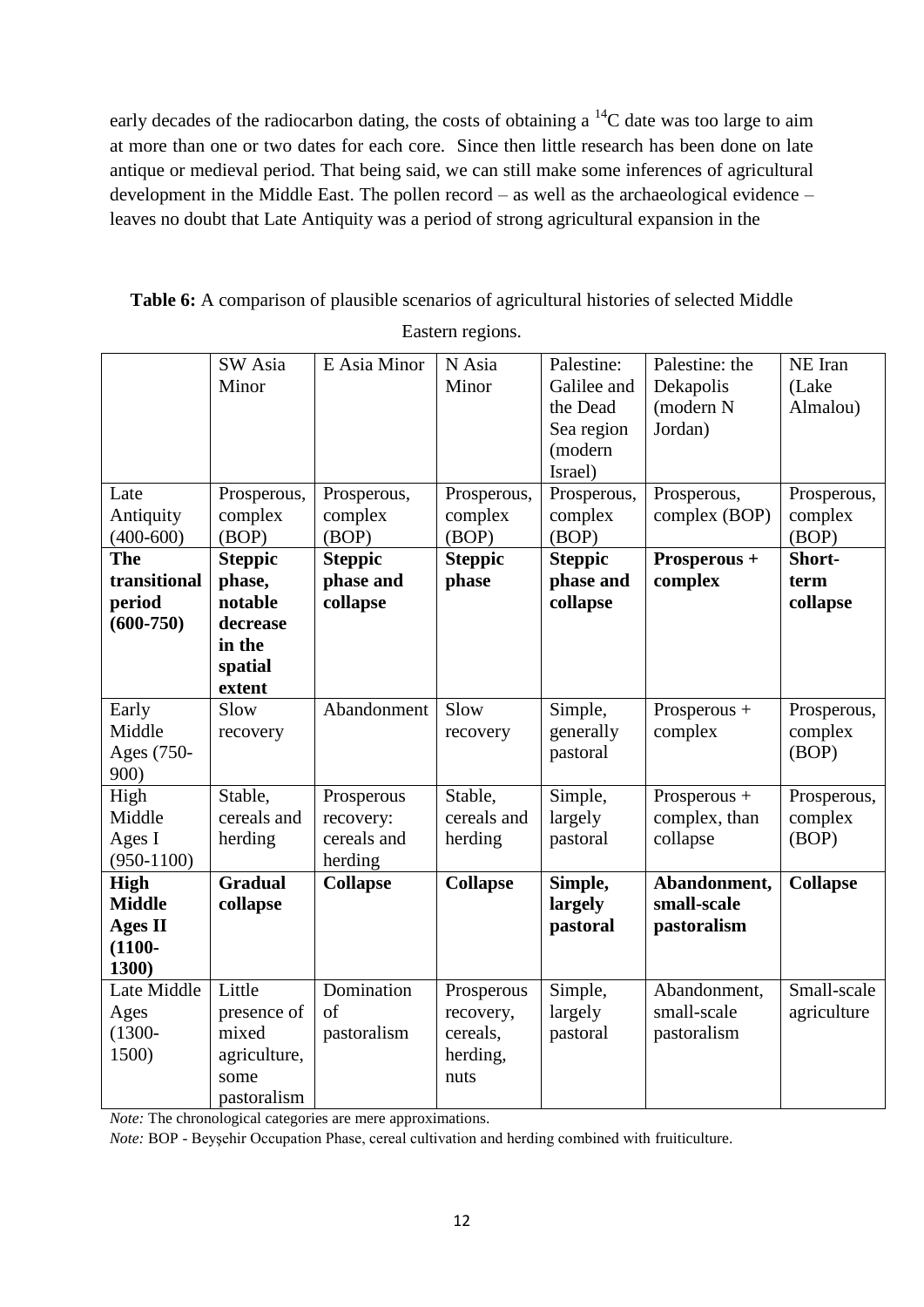Middle East, both in the Eastern Roman Empire and within the Sassanian world.<sup>5</sup> What one observes almost everywhere – perhaps with the exception of Northern Asia Minor and the Transcaucasia – is the flourishing of mixed agriculture, consisting of intensive cereal cultivation and arboriculture (olive, walnut and fruit trees) co-existent with significant pastoral activities. This type of environment exploitation visible on pollen diagrams is called the Beyşehir Occupation Phase (BOP) (called after the first site at whose pollen diagram it was identified) $6$ , of which Late Antiquity seems to have been in most areas the final, often most developed, phase.<sup>7</sup> This phase of mixed agriculture came to an end somewhere between 600 and 750 AD as we discussed before. Even though we lack detailed pollen data, the available evidence suggest the decline was regionally uneven.<sup>8</sup> Especially in the Middle East proper (Iraq, Iran, Palestine) we cannot find a strong decline of mixed agriculture while in Asia Minor (and possibly Western Mediterranean), such a decline occurred on quite a massive scale (see Table 6). One might try to identify key factors in these changes and similarities between local variations. First, it seems that in general it were the calamities of the  $6<sup>th</sup>/7<sup>th</sup>$ century which set off the process: the Justinian plague leading to a drastic reduction in the availability of agricultural labour which, as we have seen, was especially pronounced in those regions which had the strongest decline in agriculture; the prolonging and gradually damaging Roman-Persian wars; the increasing dryness of the climate which made it more difficult and less rewarding to cultivate environmentally marginal areas such as the non-irrigated regions of Asia Minor and the Western Roman Empire. Second, we find that the end of the BOP (mixed agricultural phase) in the pollen record is usually marked by the same changes: a pronounced increase in pine pollen (in Asia Minor through to Iran) and a rise in steppic (pastoral?) indicators occurring almost everywhere, which either preceded, coincided with or followed the expansion of pine. This shift in the pollen record means that a relatively sudden change towards more pastoral agriculture must have taken place, however, without a complete collapse of cereal cultivation and arboriculture. This transition period came to an end around the  $9<sup>th</sup>$  and  $10<sup>th</sup>$  century. For the Middle Eastern countries, not much change was recorded. Since the collapse in the  $7<sup>th</sup>$  and  $8<sup>th</sup>$  century was small, the  $9<sup>th</sup>$  and  $10<sup>th</sup>$  century only recorded a small recovery to a more or less mixed agricultural type of land use once more.<sup>9</sup> The recovery was much more spectacular in the Western Mediterranean and Asia Minor to a stable and even prosperous mix of herding and cereals.

Hence, it is clear that climate, plagues, and warfare (no matter their causal relations) all contributed to a decline in arable output and a possible increase in pasture in all regions of Eurasia in the  $6<sup>th</sup>-8<sup>th</sup>$  centuries. However, societies clearly recovered afterwards as can be seen from the previous Tables showing a virtual constant per capita GDP in the long run. This suggests that some Malthusian-type mechanism, in which increased per capita GDP due to

1

<sup>5</sup> See for instance Decker (2009).

<sup>&</sup>lt;sup>6</sup> The original paper introducing the notion of the BOP was Bottema et al. (1986). Further reinterpretation and spacial extension was done by Eastwood et al. (1998).

<sup>7</sup> See a more detailed analysis Izdebski (2011, 291-312).

<sup>&</sup>lt;sup>8</sup> Cf. for instance the sites in Cappadocia (England et al. 2008), and in Pisidia, south-western Asia Minor (Bakker al. 2011), and in northern Anatolia (Izdebski, (submitted)).

<sup>&</sup>lt;sup>9</sup> Djamali et al., pp. 1364-1375. Even though the agriculture did not fully recover In Palestine, it still remained at a rather prosperous and complex level (i.e. Baruch, 1986; Leroy, 2010; Leroy et. al. 2010; Neumann et al., 2007).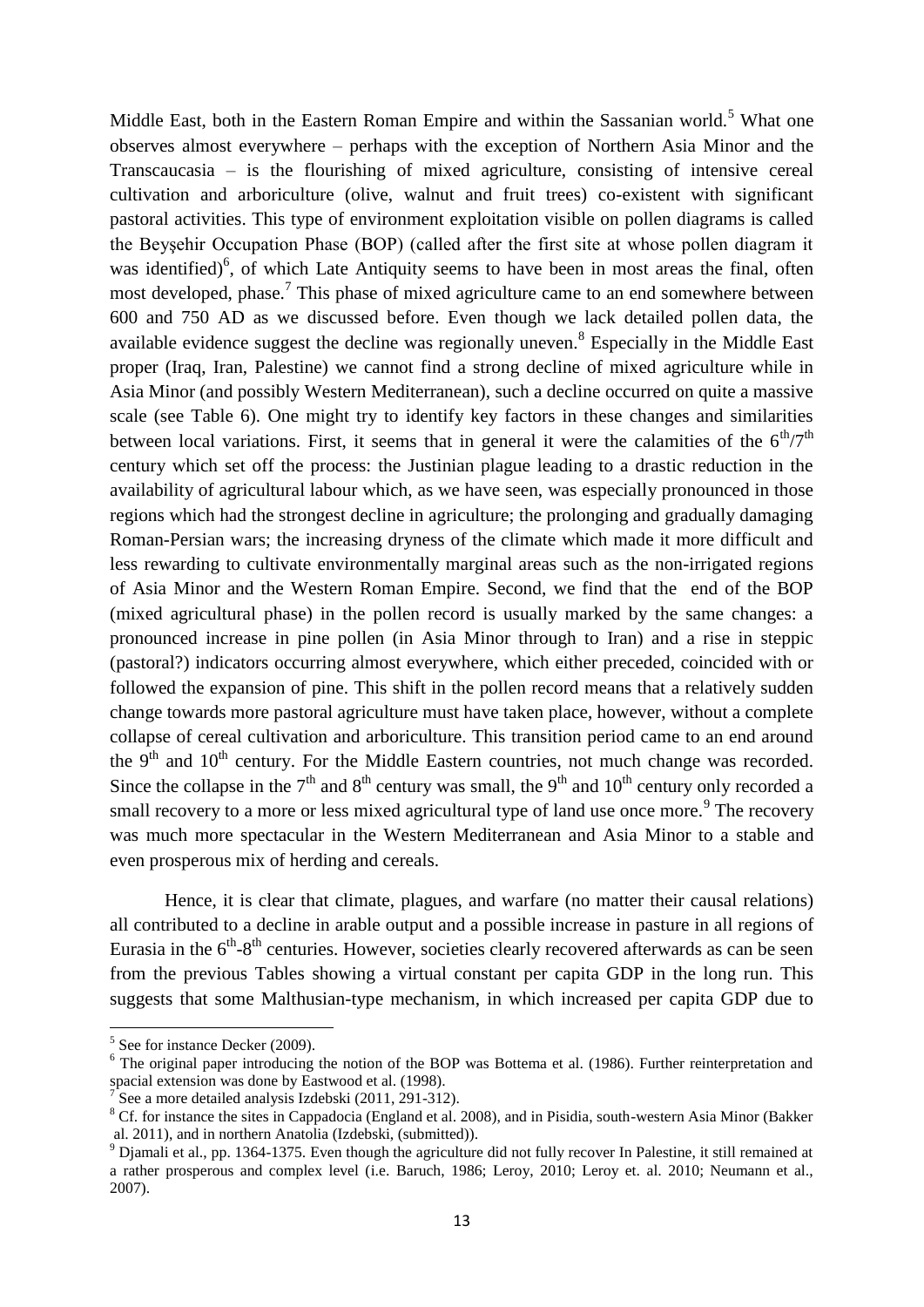warfare and plagues lead to higher population growth and declining per capita GDP, was at work.

This mechanism of the crisis of the  $6<sup>th</sup>$  century was changed in the  $11<sup>th</sup>$  century. Whereas the agricultural crisis hit the entirety of the Eurasian continent in the  $6<sup>th</sup>$  century, in the 11<sup>th</sup> century only the Middle East and China fell victim to it. This set in motion a train of developments that led to small but significant per capita growth in Europe which, consequently, cannot be explained by a mere Malthusian-type development as in the  $6<sup>th</sup>$ century. This will be the topic of the next section.

## **4. Divergence, development, and the crisis of the 11th century: some hypotheses**

In the  $7<sup>th</sup>$  century, a decline in agricultural output, mortality and wars, possibly driven by a decline in average temperature caused fluctuations in per capita GDP. Yet, in the long-run GDP per capita returned to its equilibrium of around 600-800 GK dollars. This was completely different in the  $11<sup>th</sup>$  century which witnessed two changes with opposite directions: a decline in over-all agricultural output in the Middle East and China (while no such decline occurred in Northwestern Europe [a small decline seems to have occurred in Southern Europe]), while at the same time an increase in terms of per capita GDP in Northwestern Europe took place as opposed to the Middle East and China. The observed changes were paired by an increase in population and changes in the factor markets as well. In order to better understand what may have happened, we first review how agricultural productivity changed in the  $11<sup>th</sup>$  century and compare developments in China, the Middle East, and Europe.

As for the yields per hectare, it seems that the medieval Chinese agriculture was much more productive, approximately by a factor of two, than that of the Roman Empire. Erdkamp (2005, pp. 43-44) argues that during Roman times the yields per hectare in Italy were about 1,400 litre for fertile soils and around 875 litre for medium soils. For China, it was closer to 300 jin/mu, i.e., about 2,500 litre per hectare. Even if we were to assume this is an upper bound estimate, the agricultural productivity in terms of land was clearly much higher in

| Year      | Per acre yield | Per capita yield |
|-----------|----------------|------------------|
|           | (iin/mu)       | (iin/person)     |
| 711-755   | 334            | 1257             |
| 806-851   | 334            | 1257             |
| 1040-1085 | 275            | 1100             |
| 1142-1187 | 275            | 1100             |
| 1236-1301 | 338            | 1352             |
| 1368-1413 | 343            | 1235             |
| 1570-1620 | 346            | 1246             |
| 1795-1840 | 367            | 716              |

**Table 7:** Estimate of Food Grain Production during 711-1840 years in China

*Source:* Wuhui (1985), Han (1993; 1999), Wu (1997), Wu (2000).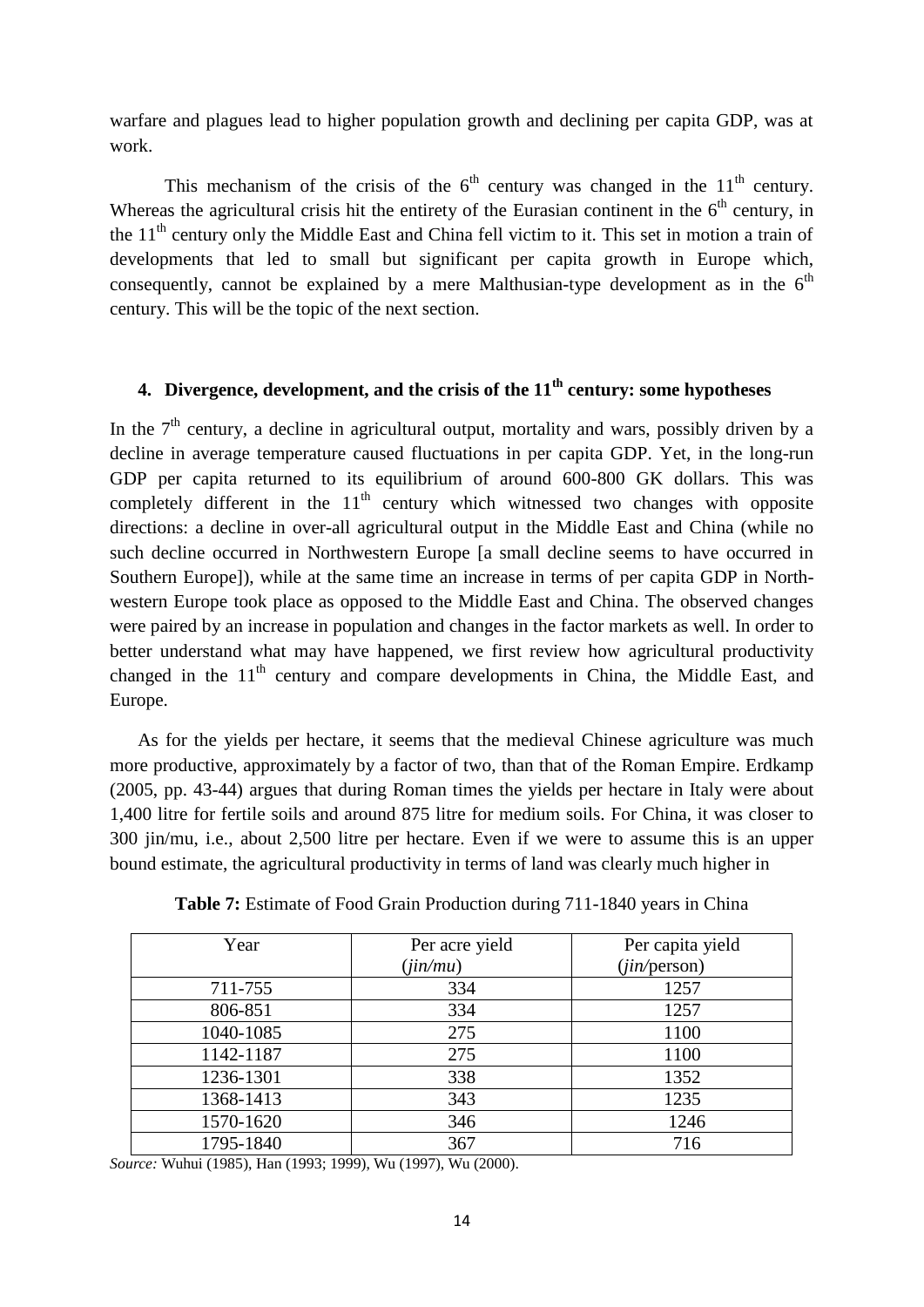China than in Europe. This is, in fact, similar in many ancient cultures of the Middle East. As pointed out by Van der Spek (2006) and Jursa (2010, p. 49), agricultural productivity per unit of land was very high in Babylonian times (second half of the  $1<sup>st</sup>$  Millennium BC), largely caused by the introduction of the seeder plough which deposited the grain seeds in the furrows, the distance being carefully measured and the use of irrigation agriculture. The seed to yield ratio is estimated at 1:24 and even though technological development in this area seems to have stopped, the remarkable fertility of the land was preserved for a long time. For the Near East in the early medieval period, Ashtor (1976, p. 50) reports seed to yield ratios of the magnitude 1:10, whereas in Carolingian times the Western European agriculture could not surpass 1:2.5 in the long-run. The coming changes favoured Europe, however: the Near East experienced a significant deterioration while China was confronted with stagnation of the yield per unit of land (see Table 7). At the same time, Slicher van Bath (1963) showed that the wheat yield ratio's in the 9<sup>th</sup> century Western Europe were close to 3 in the 9<sup>th</sup> century, increasing to ca. 4.3 by the first half of the  $14<sup>th</sup>$  century. Around 1500 this had increased to 6.3-7, eventually increasing in some regions above 10 after 1750. It is difficult to determine what this means for the yield/acre since we do need to know the seeding rate. However, for England in the  $13<sup>th</sup>$  century, the seeding rate of wheat was about 2.5 bushels/acre, a number that did not change much until well into the early modern period (Broadberry et al. 2011). Hence, we may assume that the amount of bushels (bu) per hectare increased from 7.5 bu/acre (675 l/ha) to about 11-12 (990-1080 l/ha) in the  $13<sup>th</sup>$  century, possibly partly because of the move from a two to a three field rotation system that took place around the  $10^{th}$ - $12^{th}$  century. This implied that, contrary to China and the Middle East, Europe saved much more land until the  $12<sup>th</sup>$  century.

Indeed, this low starting level of yield per hectare in Europe also implies lower levels of persons per cultivated area compared to China and the Middle East. The fast rise of yield per hectare in Europe even widened this gap since both regions had to face an increase in population with strong limitations on the extension of arable land areas. This can probably best be illustrated by an example from Slicher van Bath (1963). He argued that the increasing yield per hectare in Europe caused the share of seed to contract: a yield/seed ratio of 3 means that 1/3 of the total harvest must be set aside for next year's harvest, while a ratio of 10 means that only  $1/10<sup>th</sup>$  needs to be set aside. Something similar applies to the land required to seed. In the standard two course rotation, with a yield to seed ratio of 3, this means that from a certain plot of land only  $2/3*1/2=1/3$  of the maximum output can be obtained. When the three course rotation started in the late medieval period, combined with the yield/seed of 4, this means that  $\frac{3}{4}$   $\frac{2}{3}$  = 1/2 of the maximum output is utilized.<sup>10</sup> Given a stagnation or decline of output/hectare in China (see Table 7) and the Middle East, this increase of close to 50% meant that the population pressure in Europe was easier to deal with.

Indeed, in China the number of persons per hectare increased considerably: Perkins (1969, p. 16) calculated that the number of persons per cultivated hectare increased between 1400 and 1770 from 3 to 4.3. In Europe, the number of people per cultivated area increased at a

**.** 

 $^{10}$  Of course this maximum output would be unsustainable.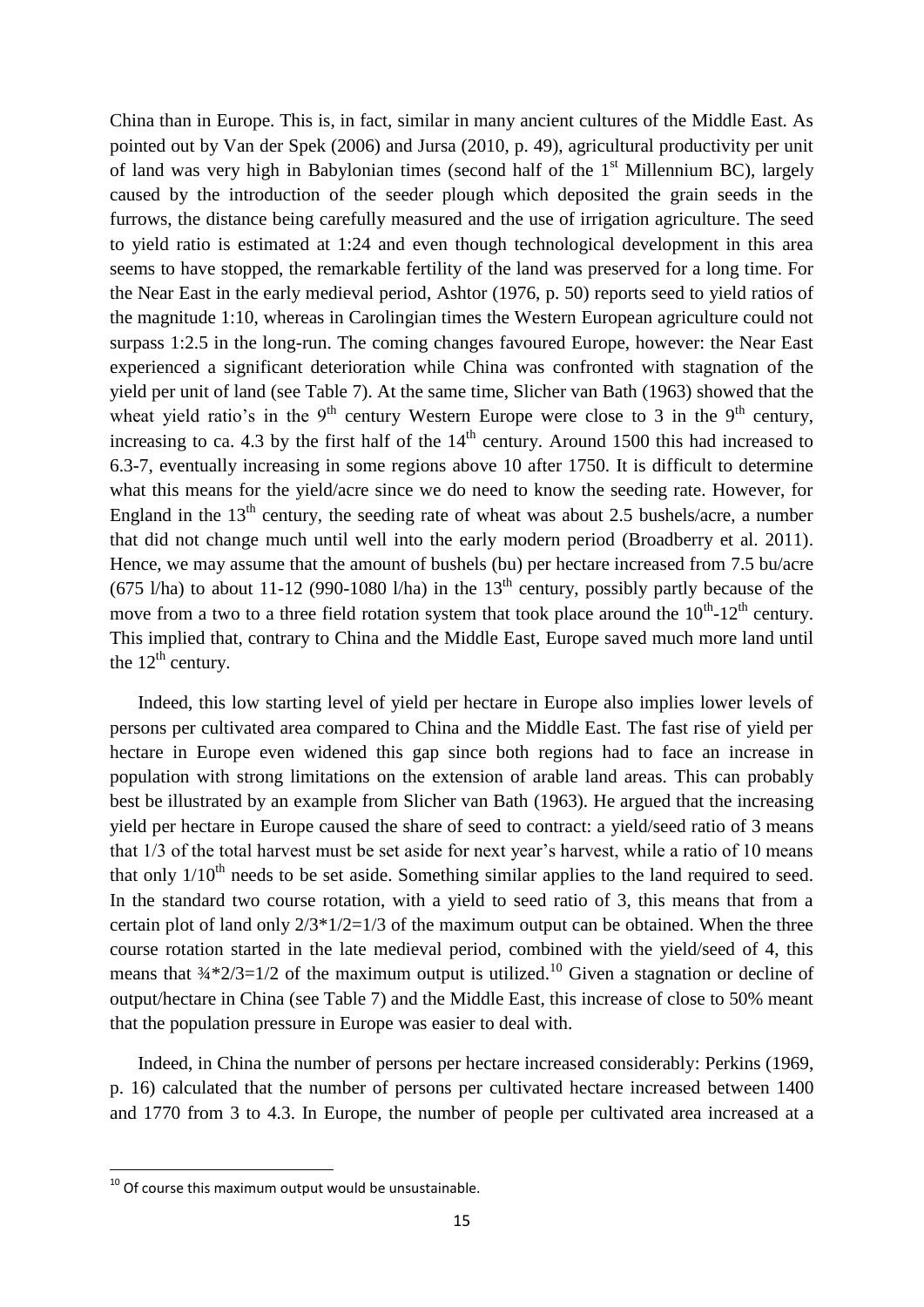much lower pace. Based on Broadberry et al. we can calculate that the number of persons per cultivated hectare (including fallow) changed from 0.9 in 1300 to 0.6 in 1420 and 1.9 in 1800.

The higher yields/hectare as well as the consequently higher number persons per cultivated area resulted in relatively high price of land (i.e. a low wage to land rent ratio) in the Middle East and China. Unfortunately, this is difficult to quantify. However, the scattered data as reported in Table 8 seems to suggest that already around 1AD the wage

|                    | land rents | Wages                                | ratio wage/land rent |
|--------------------|------------|--------------------------------------|----------------------|
|                    |            | grammes silver/ha grammes silver/day | percentage           |
|                    |            | ca. 100BC-200AD                      |                      |
| China              | 1,084      | 2.1                                  | 0.19%                |
| <b>Middle East</b> | 538.8      | 5.0                                  | 0.93%                |
|                    |            | ca. 1000-1200AD                      |                      |
| China              | 707        | 3.0                                  | 0.42%                |
| England            | 25         | 1.4                                  | 5.62%                |
| Middle East        | 467        | 3.2                                  | 0.68%                |

**Table 8:** land rent to wage ratio in China, the Middle East and England

*Source:* Needham and Bray (1984); Borsch (2005, Table 5.7) Clark (1998); Scheidel (2010b); Pamuk and Schatzmiller (2011).

to land rent ratio was much lower in China and the Middle East. This is not surprising given the high population per hectare and the high output per hectare. However, this apparently remained this way until the  $10^{th}$ -13<sup>th</sup> centuries. In Europe, however, wages were relatively high compared to land rents. (For a more technical discussion of factor price ratios see Appendix A.2.)

Following Allen (2009) as well as Rosenthal and Bin Wong (2011) we might use this as an indication that in China and the Middle East it was more profitable to create land saving technologies, while in Europe labour saving technologies were more profitable. However, this creates a problem: why did economic divergence only start in the  $10^{th}$ - $12^{th}$  century rather than in the  $6<sup>th</sup>$  century, during which China and the Middle East apparently also were dominated by a relatively low wage to land rent ratio? Two reasons may be found.<sup>11</sup> First, as already observed, the higher wage to land rent ratio in the West shows us, that by increasing labour by one unit, you can have more income than in a country with low wage to rent ratio. This is simply, because the wage is assumed to reflect marginal product if labour. Of course, land cannot be increased above a certain limit, so unless you can invest in capital, you can have more output only by employing more labour: this puts a limit on feasible maximum population and income. Land saving techniques (such as irrigation, rotation, and the

**.** 

 $11$  This argument is similar to that of Van Bavel (2010) who basically argues for the importance of climate, geography etc, but gives pride of place to socio-economic institutions and social balance. However, we claim that this socio-economic balance might, in turn, be determined in part by climate and geography.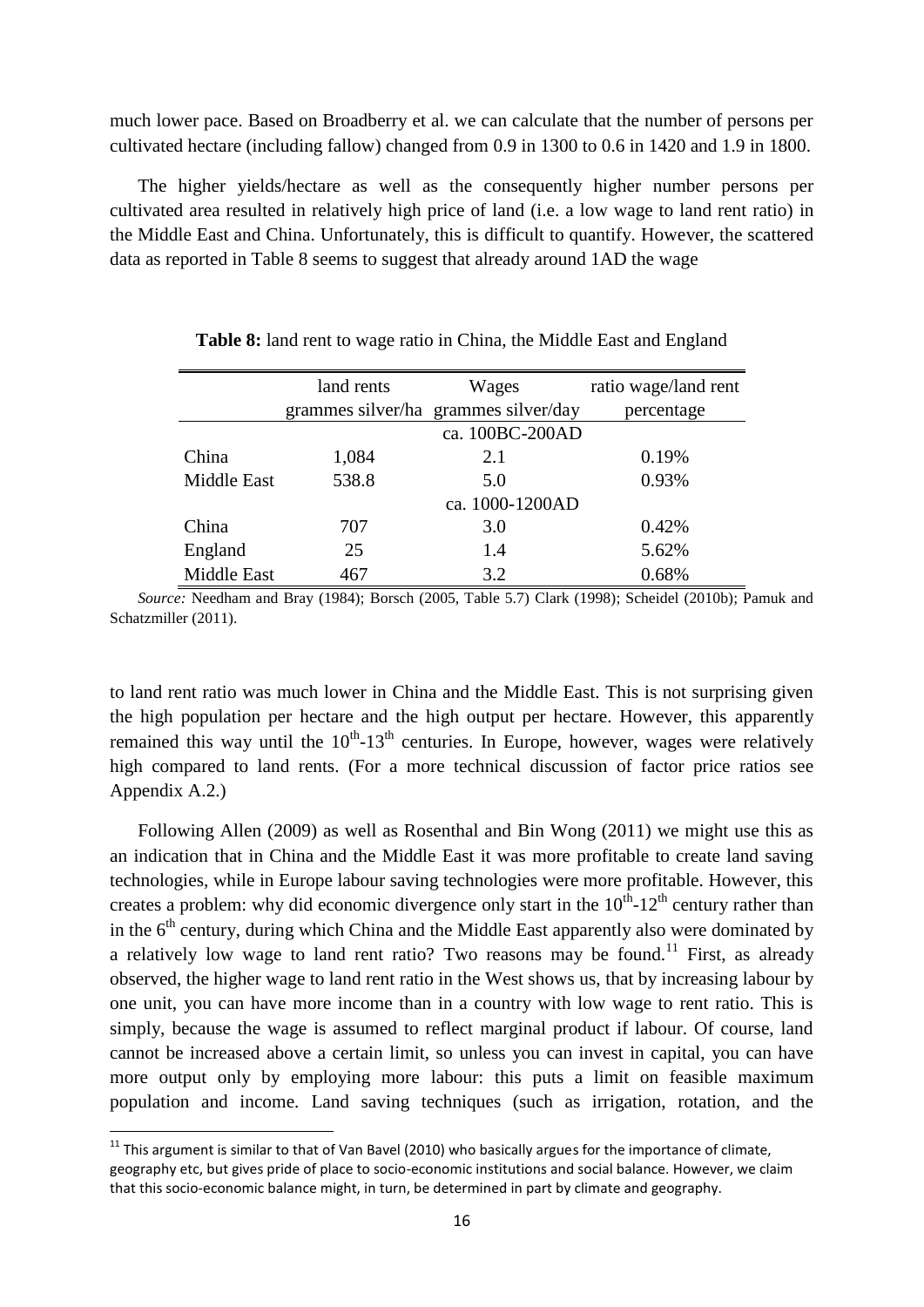introduction of new crops), made attractive by the low wage to land rent ratio, eventually will run out of steam, which is what happened in the  $11<sup>th</sup>$  century (Needham and Bray 1984; Lin 1995). 12

One possible way out of this trap could have been a substitution of land and labour by capital, but this was dependent on the state of capital markets and especially on the motivations and availability of possible investors. This leads us to a fundamentally very Ricardian question: who received the income from land?<sup>13</sup> For China and the Middle East it seems that mostly either the government or the landowners did, with the peasants or tenants getting just enough for bare subsistence as we will see later. Obviously landowners, or the government, were not interested in investments in lands which they were renting out, while peasant could simply not do it. China and the Middle East got into what development economics would label a financing gap, or poverty gap. In Europe, on the other hand, the lower labour intensity allowed for an accumulation by the tenants. But this is not the complete story, just a component of it.

The situation in China and the Middle East became even worse due to some institutional changes and the nature of agricultural system. First, the rise of short term land lease contracts caused even less interest from landowners in agricultural investments, second, some unfavourable climatic changes caused an unstable situation, finally preventing more capital intensive developments, and the need to feed a large population kept the share of pasture (producing not only food but also capital goods i.e. farm animals) limited.

To start with the first factor: in China, the Middle East and Europe there was a transition towards short term lease contracts. This was partly due to increasing population pressure, which increased the value of the land especially in China and the Middle East, where the output per hectare was already much higher than in Europe to begin with and which had much less possibilities to further increase output by increasing labour intensity. This movement towards short term leases started in China during Han times and was caused by increasingly intensive use of land combined with increasing population (Needham and Bray 1984, pp. 591- 592). This also led to the establishment of large estates where many small peasants leased their land against high land rents of up to 50% of the produce. This was not much different in the Middle East during the Sassanid period where farmers leased land for 1/4 to 1/3 of the crop (Morony 1996). Both in China and the Middle East this inevitably led to accumulation of land in the hands of big landholders in combination with short-term lease contracts for

 $\overline{a}$ 

<sup>&</sup>lt;sup>12</sup> Without more effective melioration techniques, the limitation of land saving technologies in a pre-industrial society can quickly be approached. With mainly rice cultivation one cannot introduce new crop rotations, and without the necessary knowledge on genetics and chemical further improvement of the plants or introduction of artificial fertilizers was also not possible.

<sup>&</sup>lt;sup>13</sup> David Ricardo (1817) believed that lad rents that are paid to the landlords are not favorable for the long-run development of a country as those incomes are spent on luxury rather than used for capital accumulation. Since Ricardo saw capital accumulation as the key of long-run economic development his concerns were in accordance with his economic views. He also correctly saw that if the wealth of a country increases (and more agricultural products are demanded) land rents should increase. In the framework of the model that we have in Appendix 2, we could simply say, by employing more labor with the total land area fixed, the marginal product of labor will decrease, while that of land increases. If the share of factors within total income can change, that depends on the technology: in a Cobb-Douglas world they cannot, with CES technologies they can and most likely will.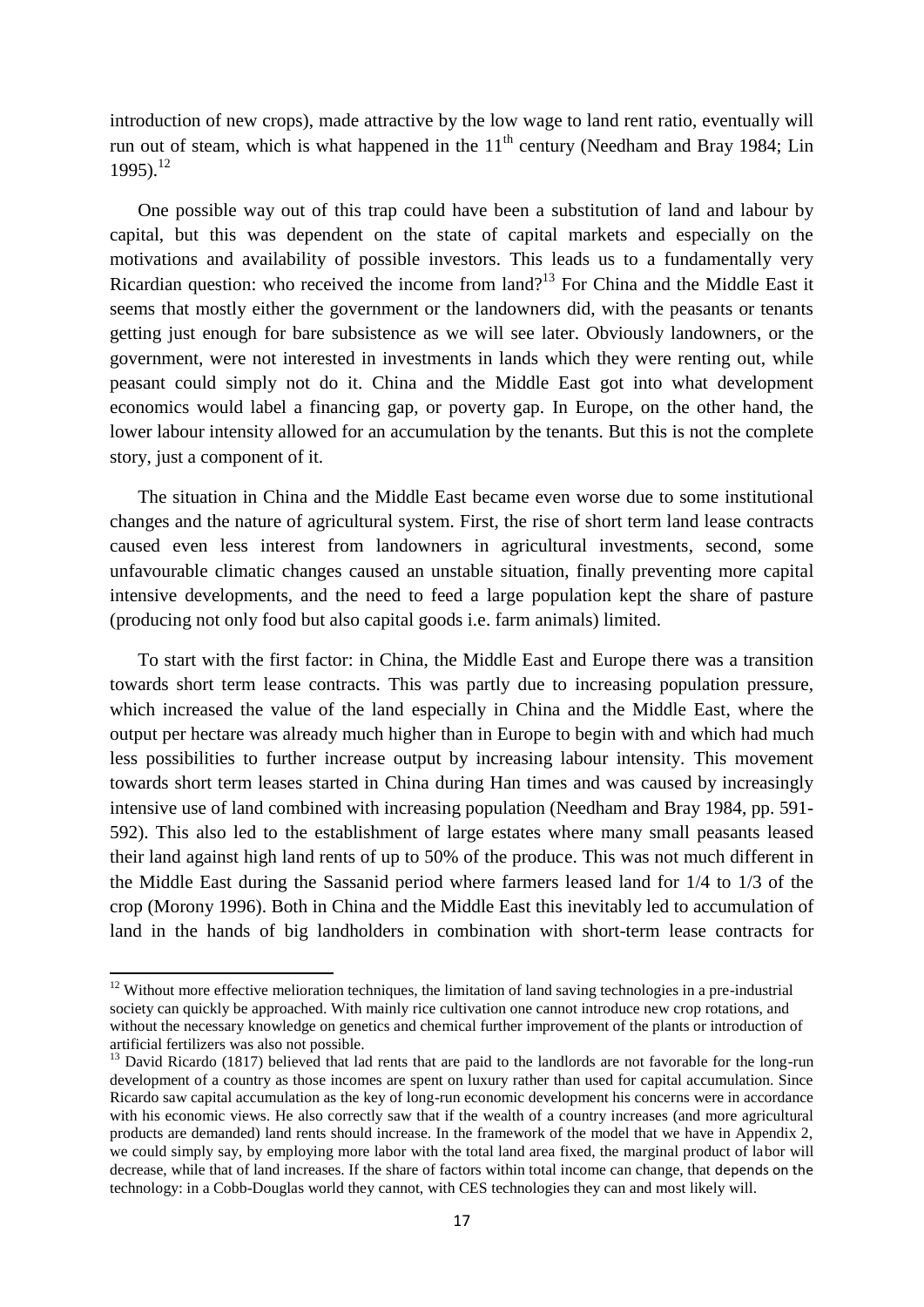peasants. However, there was one main difference between the two Asian regions: whereas in China most income originating from land was paid out as land rents (up to 50%) and probably not more than 10-20% as taxes, the proportions in the Middle East were exactly the opposite (Van Bavel, p. 15, Needham and Bray 1984).

A similar development of lease contracts took place much later in Europe, starting in Flanders, Holland, and the Eastern part of England during the  $13<sup>th</sup>$  and  $14<sup>th</sup>$  centuries (Van Bavel 2008, p. 188). However, even though also in Europe large landowners emerged, land rents were not as high as in China and the Middle East. In Europe, land rents were only 1/10 of the land price (Clark 1998, p.273), or about 30% of the produce, while taxes were roughly 10%. Hence, the burden for the small farmers was much lower which made it possible for them to invest in capital. Likewise, landowners will be pushed to increase the productivity of their tenants since land is relatively cheap compared to labour. If the reverse is true, as was the case in the Middle East and China, the rise in short term lease was less pronounced and led to labour intensification of land use (for an example of such a process in inland Flanders see Soens and Thoen 2008, p. 33). After all, if labour is cheap and capital (such as oxen) expensive, both the tenant and landowner will be tempted to increase labour rather than buy buffalo's or oxen. Obviously, this increased the output per hectare in China and the Middle East, without substantially increasing per capita output.

The second reason for the lack of substitution of land with labour or capital in China and the Middle East may be found in adverse climatic factors. We already pointed out that in the 10<sup>th</sup>-12<sup>th</sup> century Europe was characterised by the so-called Medieval Climatic Optimum, i.e. a period with higher average temperatures in North-western Europe and Northern America while the remainder of the Eurasian continent is thought to have experienced remarkable coolness (Mann et al. 2009). This is also shown separately by work on historical documents for the Middle East by Domínguez-Castro et al. (2011) and for China by Ge and Wu (2011) who showed, for the Middle East and China respectively, that there was a remarkable set of cold anomalies between 900 and 1100, even though China experienced a one-off peak in temperature somewhere around 1250. This suggests that a cooling episode occurred during 10<sup>th</sup>-11<sup>th</sup> century which Europe somehow managed to avoid. Two centuries later however the little Ice Age had its effect felt in Europe as well.

According to Zhang et al (1997), this cooling down in China and the Middle East might lead via a reduced supply of food, to increased mortality as well as warfare and migration. Even though it is difficult to estimate the exact effects on agricultural output but Campbell, Kelly and O'Grada (2007) have calculated that an increase of 1 degree Celsius in temperature may have increased wheat output by 5%. Given that the temperature went up with ca. 1 degree (see Figure 1), this means an increase in output per hectare of close to 5% in Western Europe and a similar decline in the Middle East and China. However, it is difficult to determine its effect on population and mortality. It seems fairly sure however, that whereas Europe witnessed a strong increase in population (Broadberry, Campbell, and Van Leeuwen 2011) while both in China and the Middle East population stagnated, or even declined (Russell 1958; Lin 1995). At the same time we witness regional strife. Indeed, Zhang et al. (2007) find that the number of wars in China increased considerably during the cold period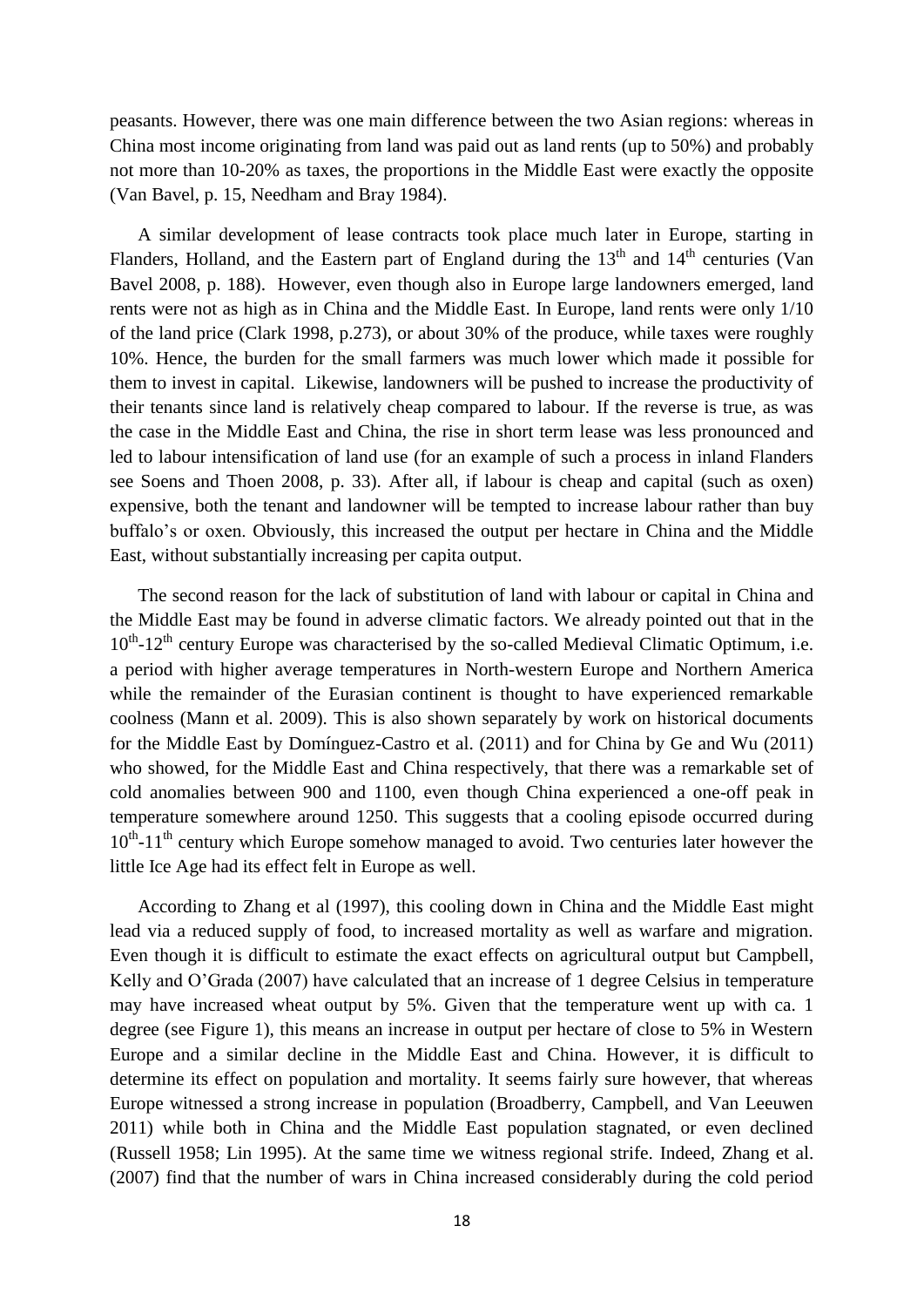which lasted between 1200 and 1300. The most famous political event was the overthrow of the Song dynasty by the Northern (Mongol) Yuan dynasty as well as invasions of the Mongols in the Middle East (where they decimated Baghdad, for example). Especially in China, this had clear implications for migrations from the Northern regions to the lower reaches of the Yangtze delta, which may be one explanation why the middle and lower reaches of the Yellow River underwent an extensification and the Southeast (where many people migrated to) agricultural intensification. Likewise, in both the Middle East and China it increased the price of capital goods. As argued by Qi (2009), the price of a buffalo in China increased spectacular in this period. A similar argument we may make for the Middle East where the ruling Muslim dynasties suffered at the hands of the Mongol invasions.

Besides the increased price of capital goods in China and the Middle East, this asymmetric climatic effect had as a consequence that the pressure on the land in China and the Middle East increased even further (since output per hectare declined) while it relaxed in Europe. This left the way open for capital intensification in Western Europe, which had preserved a large pastoral sector compared to China and the Middle East. Besides that draught animals are more difficult to use in wet-land agriculture such as the irrigated fields in China and the Middle East, they also required a lot of food and pasture to be raised. Given the large population pressure, both land and food grains were not easily available, which made draught animals expensive. For example, Huang (2002, p. 507) argues that in the North of China in the 1930s the wage of a man was as high as the cost of a donkey and only one-half of that of a horse or mule. This caused pasture to decline more or less in tandem with the rise in population and the price of arable land (see Table 9). Something similar seems to have

| Period                      | Pasture change                | Result of pasture change                    |  |
|-----------------------------|-------------------------------|---------------------------------------------|--|
| B.C.                        | declining slowly              | 1) scale of raising: from large to small:   |  |
| $220 - A \cdot D \cdot 220$ |                               | 2) Main meat consumption: pork              |  |
|                             | Recovery<br>and<br>prosperous | 1) scale of raising: from small return to   |  |
| A.D.220~A.D.900             | slowly                        | large                                       |  |
|                             |                               | 2) Main meat consumption: sheep and<br>goat |  |
|                             | declining again               | 1) scale of raising: from large back to     |  |
| A.D.950~A.D.1850            |                               | small                                       |  |
|                             |                               | 2) Main meat consumption: pork              |  |

**Table 9:** The trend of pasture in the Chinese history

*Source:* Perkins (1969), Han (1993; 1999), Wu (1997), Wang (2001), Zhang (2010).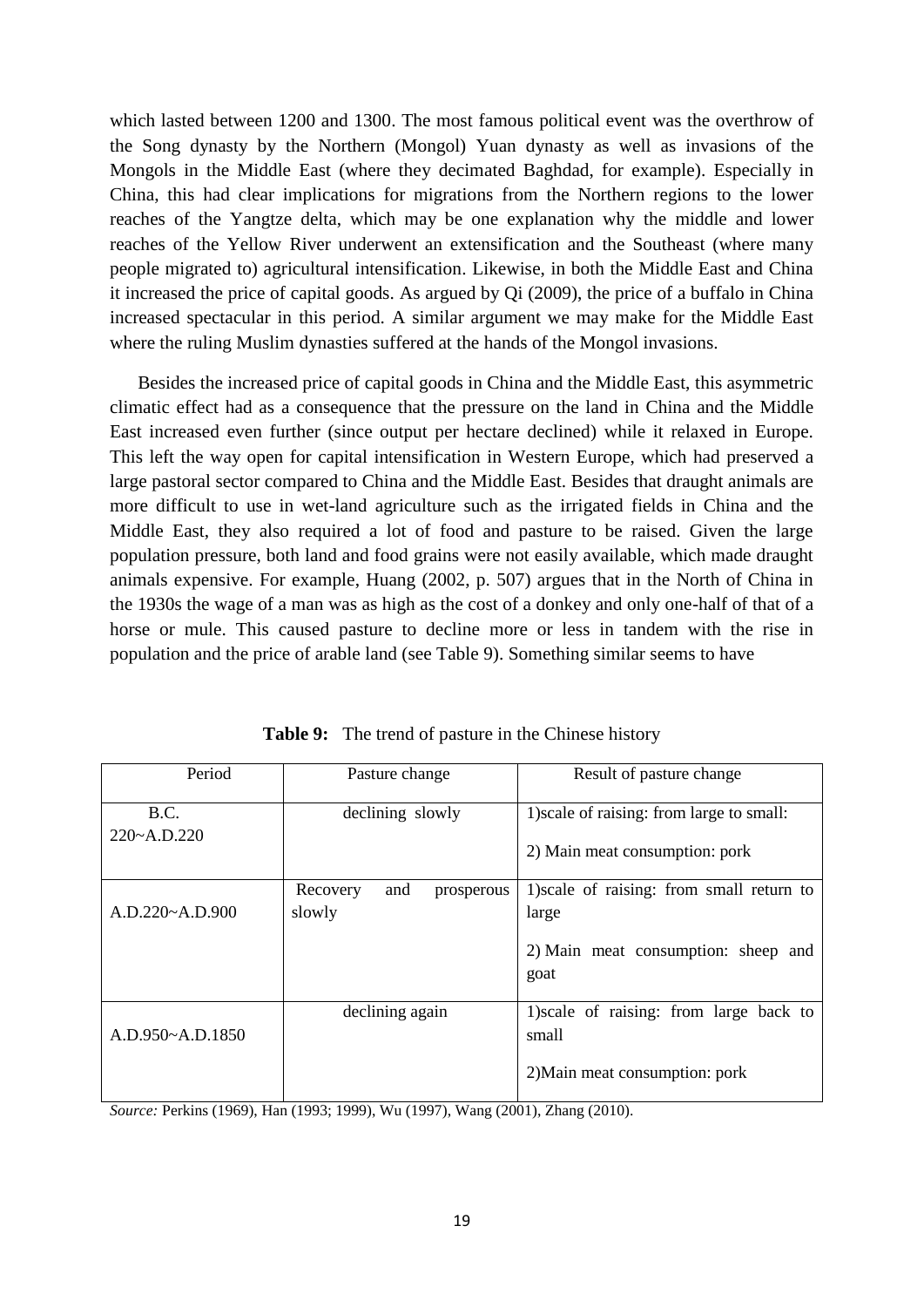happened in the Middle East. Even though there pasture seems to have survived, their share must have been small in the more densely occupied, irrigation dominated areas. Indirect evidence is that in contemporary agricultural treatises on Egypt limited time is devoted to draught animals (Wilfong 1999, p. 223). This seems to be comparable with the finding of 2009) who argued that pasture (largely consisting of sheep) did not make up more than 10% of GDP in the first centuries BC. Nevertheless, it seems plausible that in the irrigated areas, which also exhibited the fastest increase in population, pastoralism was reduced to a great extent. Obviously, this applies only for the fertile areas of Iraq, Iran, and Egypt, but many poorer regions became dominated by small scale pastoralism.<sup>14</sup>

The direction of changes was just the opposite in Europe where labour was less abundant than in China (especially after Black Death). Here we observe a substitution for labour by the increasing use of farm animals and the increasing use of lower quality lands for pasture (Broadberry and Campbell 2009; Campbell 1997). A large (and hence relatively cheap) pastoral sector, combined with a rather labour extensive arable sector suggests that it

| Relative price of draught animals |        |                |             |        |  |  |  |
|-----------------------------------|--------|----------------|-------------|--------|--|--|--|
|                                   |        | China, buffalo | England, ox |        |  |  |  |
|                                   | kg of  | ha. Of         | kg. Of      | ha. Of |  |  |  |
|                                   | rice   | land           | wheat       | land   |  |  |  |
|                                   | 487    |                | 520         |        |  |  |  |
| 994                               | 6,838  | 7.7            |             |        |  |  |  |
| 1110                              | 1,140  | 1.1            | 451         | 0.9    |  |  |  |
| 1123                              | 1,302  | 1.0            |             |        |  |  |  |
| 1127-1150                         | 15,195 | 10.7           |             |        |  |  |  |
| 1150-1200                         | 12,156 | 7.6            | 679         | 1.0    |  |  |  |
| 1250                              |        |                | 740         | 0.9    |  |  |  |
| 1300                              |        |                | 491         | 0.7    |  |  |  |
| 1350                              |        |                | 473         | 1.0    |  |  |  |
| 1400                              |        |                | 707         | 1.5    |  |  |  |

**Table 10:** Relative price of draught animals in China and England

*Source:* Farmer (unpublished archive); Scheidel (2010); Tang (2008).

**.** 

<sup>&</sup>lt;sup>14</sup> In the core regions, however, new rice and cotton crops were introduced and, as shown by Liu (forthcoming), also irrigation and land intensity increased spectacularly, especially in the lower reaches of the Yangtze. Clearly, population densities increased, irrigation works increased, and new varieties of rice were introduced while it also spread to the North, hence replacing less labour intensive crops like millet and sorghum. A similar trend for the Middle East is more difficult to discern given the controversy over the question if there is something like a "golden age of Islam". However, it seems clear that several new crops were introduced on a larger scale (their introduction not necessarily originating from the  $8<sup>th</sup>$ -12<sup>th</sup> century) such as rice, cotton, and hard wheat. This has led some to argue that an agricultural revolution took place in the period 700-1100 in the Middle East (e.g. Watson 1974). Even though the existence of such a "revolution" has been criticized, many agree that these crops started to spread on a much larger scale around this period (Decker 2009).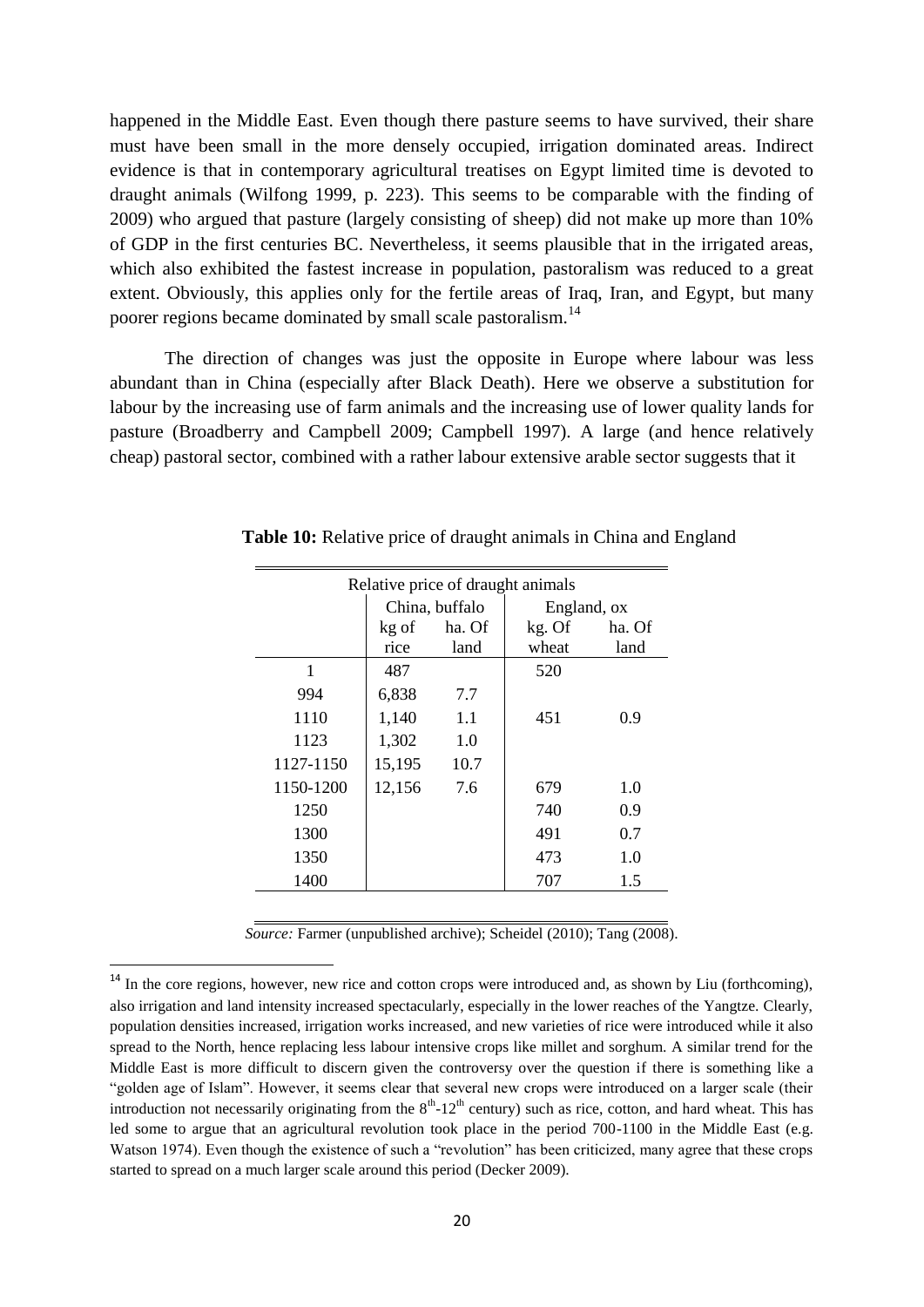became profitable to use draught animals to substitute for labour. For England, Campbell (1997) found that capital and labour intensive agriculture was only significant near cities where a supply of relatively cheap labour and the demand for more pricy products were present at the same time. The lower labour intensity in European agriculture, paired by more investment in animals, contributed to higher marginal product of labour and higher real wages. A larger livestock also allowed for a higher protein and dairy content in European diet, but this also meant a larger proportion of expensive food in the consumption basket. This led to consumer prices above the Chinese level, but not enough to totally erode the wage increasing effect of higher labour productivity.

In sum, the reason of the divergence in terms of per capita income between on the one hand Europe and on the other China and the Middle East during the  $12<sup>th</sup>$  century can be traced back to difference in agriculture. The fertile (and often irrigated) lands in Asia resulted in a high level of land productivity (output per area unit) but only at the price of high labour intensity (high labour content per output unit). This led to a relatively low wage to land rent ratio, which in the long-run stimulated the introduction of land saving techniques which, being subject to strong limitations in a pre-industrial world, could not offset the effect of decreasing marginal product of labour and land. However, this does not mean that a halt of agricultural output growth was inevitable since it remained possible to substitute for labour (and land) by capital. However, whether this happened depended on whether tenants (and to a lesser extent landlords) had enough wealth to invest. Yet, while this could happen in Europe, China and the Middle East lagged behind in this respect as well, because of adverse effects of the introduction of short term leases, of adverse climatic circumstances, and the high price of capital, more specifically draught animals, which all made investments in capital goods difficult for small tenants.

### **5. Conclusion**

In this paper our aim was to look at the long run patterns of per capita GDP. Setting available (tentative) estimate side by side, we found remarkable stability until the  $11<sup>th</sup>$  century, followed by a divergence. The fluctuations until the  $11<sup>th</sup>$  century were largely Malthusian in nature. The main crisis of the  $6<sup>th</sup>$  century was a climatic and mortality crisis that hit every region in roughly similar fashion. The population decline together with colder weather which, together with accompanying political upheaval, meant a reduction in complexity of agriculture in all regions. This led to decreases in per capita GDP, which only started to recover by the  $10<sup>th</sup>$ century.

In the  $11<sup>th</sup>$  century we witness similar fluctuations in GDP/cap. However, whereas in the  $6<sup>th</sup>$  century in the long-run stability had prevailed in all regions, this time a first cautious divergence emerged when Western Europe started to show a slow per capita economic growth. Two factors may have contributed to this agricultural divergence. First, a relatively low wage to land rent ratio in China and the Middle East. This was already inexistence in the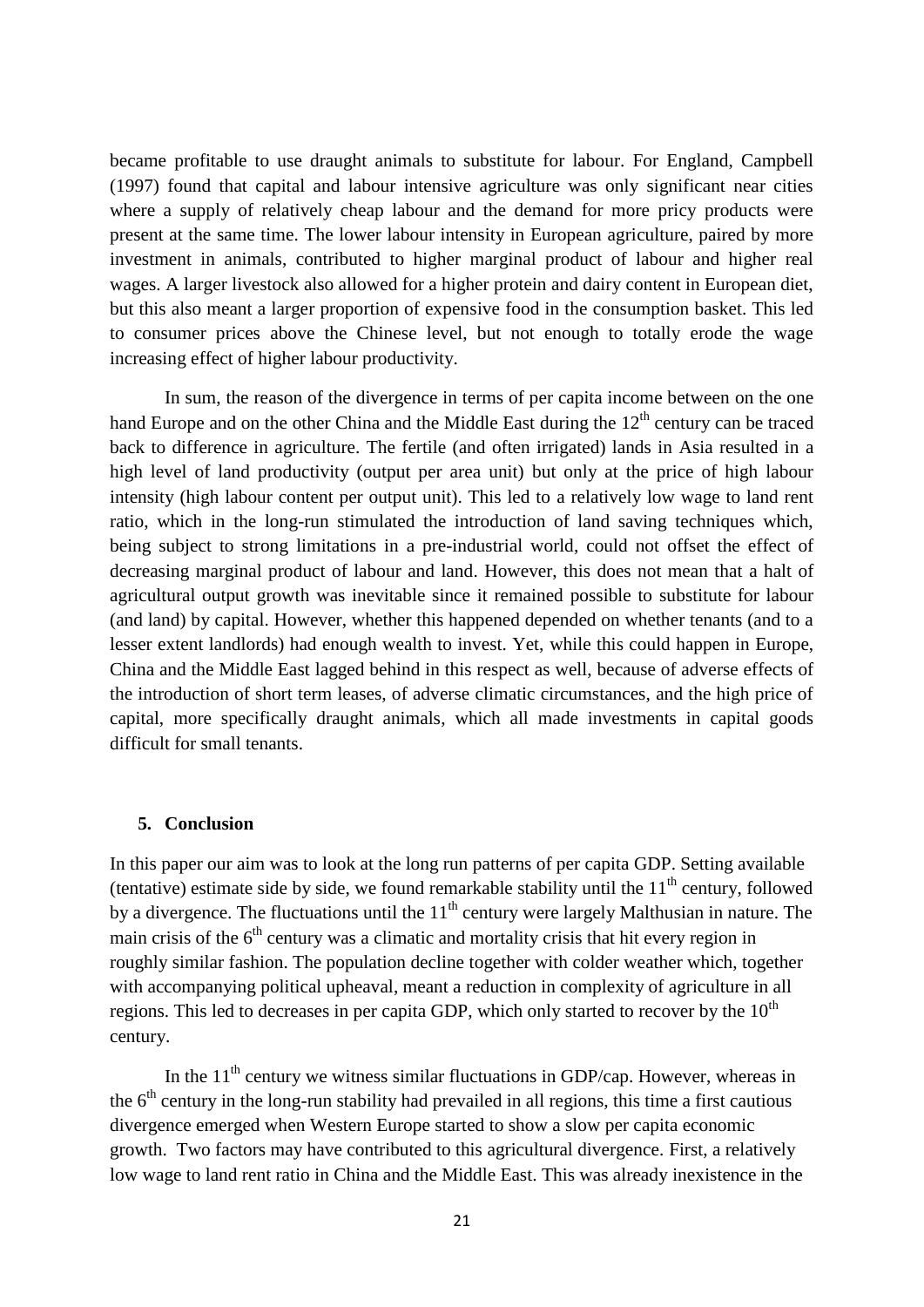first centuries after Christ in both the Middle East and China due to the much higher land productivity compared to Europe. This would foster growth of land saving technologies. Initially, this also increased per capita output, but due to diminishing returns on land, this was about to come to a halt, which is what happened during the  $10^{th}$ -15<sup>th</sup> centuries. However, such a stagnation was not inevitable since all regions were potentially able to substitute labour (and land) for capital. However, in this field both the Middle East and China were at a disadvantage. First, the introduction of short term lease contracts led to diminishing incentives to invest in capital in regions with a low wage to land rent ratio. Second, the adverse climate conditions caused an increase in the price of capital goods, most notably oxen, via warfare and via a reduced output per hectare, causing an even bigger population pressure on the land. Finally, the increase in draught animals in Europe, especially the increase in horses, caused higher output per capita.

### **References**

- Allen, Robert (2005), "English and Welsh Agriculture, 1300-1850: Output, Input, and Income," Unpublished paper. Downloaded from: http://www.nuffield.ox.ac.uk/users/allen/unpublished/AllenE&W.pdf
- Allen, Robert C. (2007), "How prosperous were the Romans: Evidence from Diocletian's Price Edict (AD 301)," University of Oxford, Department of Economics, Discussion Paper Series 363, October 2007. Published also as Chapter 16 in A. Bowman and A. Wilson (eds.), *Quantifying the Roman Economy: Methods and Problems*, Oxford: Oxford University Press.
- Allen, Robert C. (2009), *The British Industrial Revolution in Global Perspective*, Cambridge, Cambrdge University Press.
- Álvarez-Nogal, Carlos & Prados de la Escosura, Leandro, 2011. "The Rise and Fall of Spain (1270-1850)," CEPR Discussion Papers 8369, C.E.P.R. Discussion Papers.
- Amemiya, Takeshi, *Economy and Economics of Ancient Greece*, Routledge, London and New York, 2007.
- Aperghis, Makis (2009), "ABACUS Historical Modeling System," *Paper presented at the Francqui Conference Long-Term quantification in Ancient Mediterranean History,*  Brussels November 2009.
- Ashtor, Eliyahu (1976), *A social and economic history of the Near East in the Middle Ages,*  London: Collins.
- Bakker Johan, and others, 'Man, Vegetation and Climate During the Holocene in the Territory of Sagalassos, Western Taurus Mountains, SW Turkey', *Vegetation History and Archaeobotany*, in press (2011)).
- Baruch, U, 'The Late Holocene Vegetational History of Lake Kinneret (Sea of Galilee), Israel', *Paléorient*, 12 (1986), 37-48 <doi:10.3406/paleo.1986.4407>Bottema, Sytze, Henk Woldring and B. Aytug, 'Palynological Investigations on the Relations Between Prehistoric Man and Vegetation in Turkey: The Beyşehir Occupation Phase', in *Proceedings of the 5th Optima Congress* (Istanbul, 1986), pp. 315-238.
- Bassino, Jean-Pascal, Stephen Broadberry, Kyoji Fukao, Bishnupriya Gupta and Masanori Takashima (2011), 'Japan and the Great Divergence, 730-1870,' paper presented at the workshop Quantifying Long Run Economic Development in Venice, 22-24 March 2011.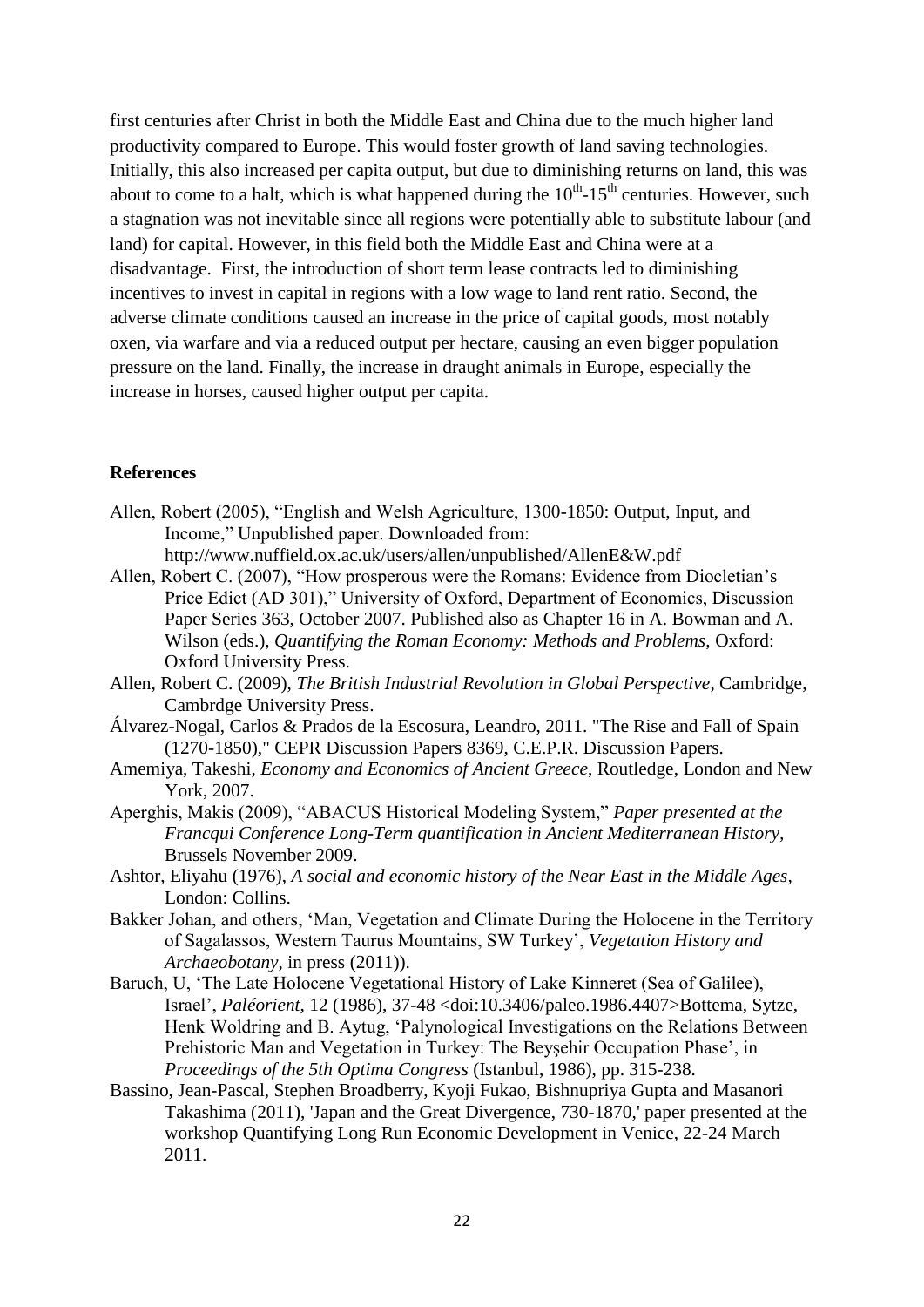- Bavel, Van, Bas, Michele Campopiano, and Jessica Dijkman (2011), "Land, lease and labour in Iraq, 600-1100. Some preliminary thoughts on factor markets, their context and effects," Paper presented at the workshop *"The efficiency of Markets in Pre-industrial societies: the case of Babylonia (c. 400-60 BC) in comparative perspective"* , Amsterdam 19 – 21 May 2011.
- Bavel, Bas van (2010), *Manors and Markets: Economy and Society in the Low Countries, 500-1600*. New York: Oxford University Press.
- Bavel, B.J.P. van (2008), 'The emergence and growth of short-term leasing in the Netherlands and other parts of Northwestern Europe (11th-16th centuries). A tentative investigation into its chronology and causes', to be published in: B.J.P. van Bavel & P. Schofield (eds.), *The rise of leasing*. CORN publication series 10, pp. 179-211.
- Bedford, Peter, "The Persian Near East," in Walter Scheidel, Ian Morris and Richard P. Saller (eds.), *The Cambridge Economic History of the Greco-Roman World*, Cambridge University Press, Cambridge, 2007.
- Blomme, Jan, Van der Wee, Herman, 1994. The Belgian economy in a Long-Term perspective. In: Maddison, Angus, Van der Wee, Herman (eds.), Economic growth and structural change. Comparative approaches over the long run on the basis of reconstructed national accounts. Eleventh International Economic History Congress Milan 1994, session B 13.
- Borsch, Stuart J. (2005), *The Black Death in Egypt and England: A comparative study,*  Austin: University of Texas.
- Broadberry, S., Campbell, B., Klein, A., Overton, M., and Van Leeuwen, B. (2011), 'British economic growth, 1300-1850: some preliminary estimates,' paper presented at the workshop Quantifying Long Run Economic Development in Venice, 22-24 March 2011.
- Broadberry, Steve, Bruce Campbell, and Bas van Leeuwen (2011), 'English medieval population: Reconciling time series and cross sectional evidence ,' 11 October 2011
- Broadberry, Steve, and Bruce Campbell, "GDP per capita in Europe, 1300-1850," Paper Presented at the World Economic History Congress Utrecht 2009.
- Broadberry, Stephen & Gupta, Bishnupriya, 2012. "India And The Great Divergence: An Anglo-Indian Comparison Of Gdp Per Capita, 1600-1871," CAGE Online Working Paper Series 80, Competitive Advantage in the Global Economy (CAGE).
- Campbell, Bruce (1997), "Economic rent and the intensification of English agriculture, 1086- 1350," Grenville Astill and John Langdon (eds.), *Medieval farmin and technology: The impact of agricultural change in Northwest Europe, Leiden, New York, Koln:* Brill.
- Campbell, Bruce, Morgan Kelly en Cormac Ó Gráda (2007), 'Weather, living standards, and population growth before the Industrial Revolution,' Belfast University.
- Clark, Gregory, A Farewell to Alms: A Brief Economic History of the World, Princeton University Press, 2007.
- Clark, Gregory (1998), "Microbes and Markets: Was the Black Death an Economic Revolution?"Unpublished manuscript (University of California, Davis).
- Clark, Gregory (1988), "The Cost of capital and Medieval Agricultural Technique," *Explorations in Economic History*, Vol. 25, pp. 265-294.
- Clark, Gregory (2010). "The Macroeconomic Aggregates for England, 1209-2008." *Research in Economic History*, *27*, 51-140.
- Connor, Simon E., Ian Thomas and Eliso V. Kvavadze, 'A 5600-yr History of Changing Vegetation, Sea Levels and Human Impacts from the Black Sea Coast of Georgia', *The Holocene*, 17 (2007), 25-36 <doi:10.1177/0959683607073270>.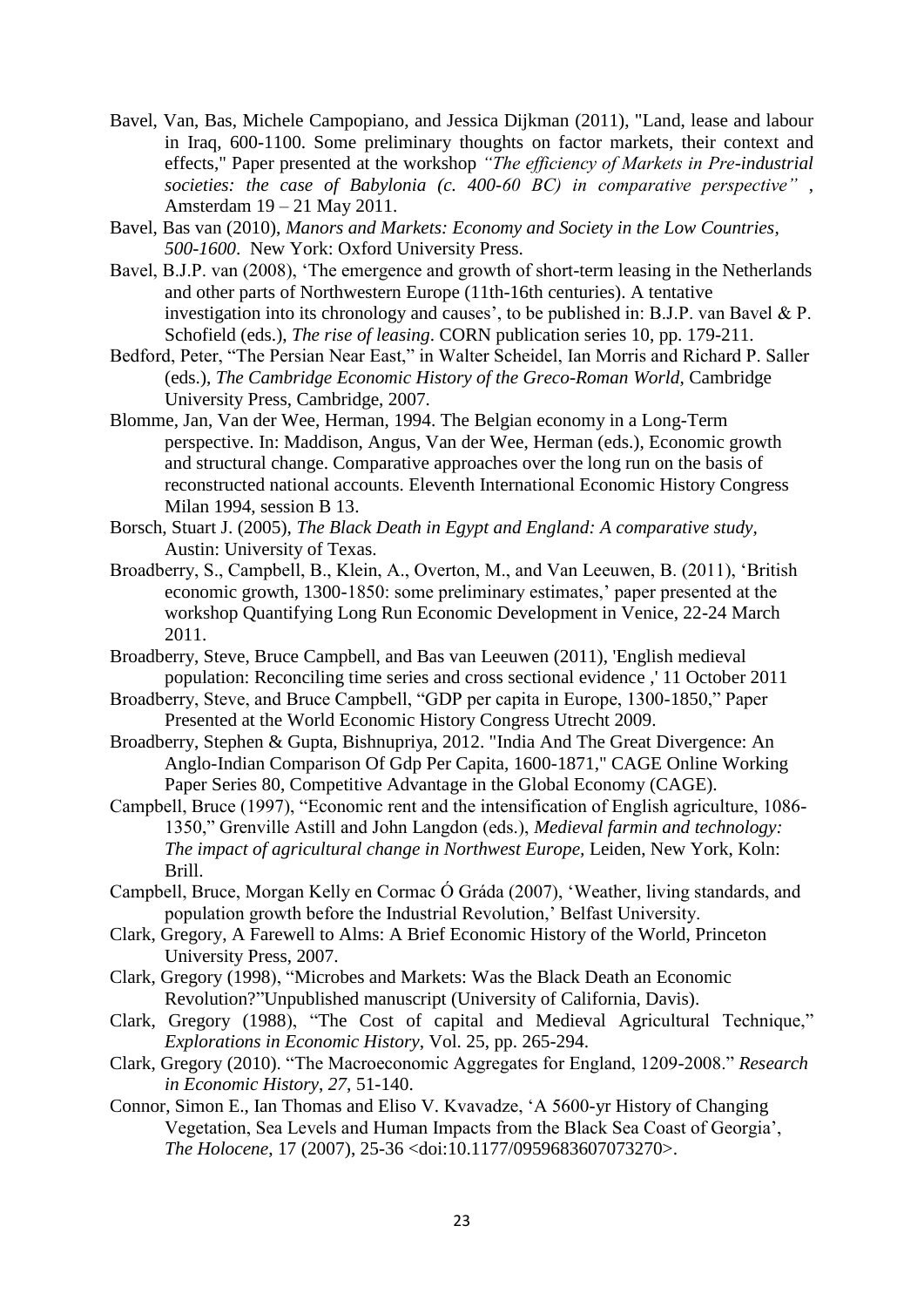- Connor, Simon E. and Eliso V. Kvavadze, 'Climatic and Human Influences on Vegetation Dynamics Around Tbilisi over the Past 6000 Years', *Proceedings of the Georgian Academy of Sciences*, Biological B, 3 (2005), 64-76.
- Decker, Michael (2009), "Plants and Progress: Rethinking the Islamic Agricultural Revolution", *Journal of World History*, Vol. 20, No. 2 (2009), pp. 187–206
- Decker, Michael, *Tilling the Hateful Earth: Agricultural Production and Trade in the Late Antique East*, Oxford Byzantine Monograph (Oxford: Oxford University Press, 2009)
- Djamali, Morteza and others, 'A Late Holocene Pollen Record from Lake Almalou in NW Iran: Evidence for Changing Land-use in Relation to Some Historical Events During the Last 3700 Years', *Journal of Archaeological Science*, 36 (2009), 1364-1375 <doi:10.1016/j.jas.2009.01.022>;
- Domínguez-Castro, Fernando, José Manuel Vaquero, Manuela Marín, María Cruz Gallego, and Ricardo García-Herrera (2011), 'How useful could arabic documentary sources be for reconstructing past climate?' *Weather* – March 2012, Vol. 67, No. 3, pp. 76-82.
- Dong,Guodong.冻国栋.*zhongguo renkoushi~suitang wudai shiqi,* 中国人口史·隋唐五代时期.fudan university press,2002.
- Dumayne-Peaty, L. (1999), "Late Holocene impact on the vegetation of southeastern Scotland: a pollen diagram from Dogden Moss, Berwickshire," *Review of Paleobotany and Palynology*, Vol. 105, 121-141.
- Eastwood, Warren J., Neil Roberts and H. F. Lamb, 'Palaeoecological and Archaeological Evidence for Human Occupance in Southwest Turkey: The Beyşehir Occupation Phase', *Anatolian Studies*, 48 (1998), 69-86.
- England, Ann et al., 'Historical Landscape Change in Cappadocia (central Turkey): a Palaeoecological Investigation of Annually-laminated Sediments from Nar Lake', *The Holocene*, 18 (2008), 1229-1245
- Erdkamp, Paul (2005), *The Grain Market in the Roman Empire: A social, political and economic study,* Cambridge: Cambridge University Press.
- FAOSTAT,<http://faostat.fao.org/site/613/default.aspx#ancor> (accessed 2012).
- Farmer, David (accessed 2012), Unpublished data from the David Farmer archive.
- Federico, G., 2002. The world economy 0-2000 AD: a review article. *European Review of Economic History*, 6, pp.111-121.
- Findlay, Ronald and Mats Lundahl, "Demographic shocks and the Factor Proportions Model: From the Plague of Justinian to the Black Death," *Eli Heckscher, International Trade, and Economic History*, R. Findlay, R. Henriksson, H. Londgern and M. Lundahl eds. (Cambridge, Mass. MIT Press, 2006), pp. 157-198.
- Foldvari, Peter, and Leeuwen, Bas van (2011), "Comparing per capita income in the Hellenistic world: the case of Mesopotamia," *Review of Income and Wealth*, Review of Income and Wealth. doi: 10.1111/j.1475-4991.2011.00473.x .
- Foldvari, Peter, Bas van Leeuwen, and Jieli van Leeuwen-Li (2012, forthcoming), 'Market performance in China from Han Dynasty to New China, ca. 200BC to AD 1949,' Paper to be presented at the Asian Historical Economics Conference, September, Tokyo.
- Ge, Quansheng and Wenxiang Wu (2011), 'Climate during the Medieval Climate Anomaly in China' Pages News, Vol. 19 (1) 2011, pp. 24-26.
- Ge, Jianxiong.葛剑雄.*zhongguo renkoushi~daolun, xianqin zhi nanbeichao shiqi,* 中国人口史·导论,先秦至南北朝时期.fudan university press,2002.
- Guan, Hanhui and LI Daokui. 2010. "明代GDP及结构试探 [Tentative Discussion of China's Ming Dynasty GDP and its Structure] " *Jingjixue jikan* [Economic Quarterly]: 3, pp. 787-828.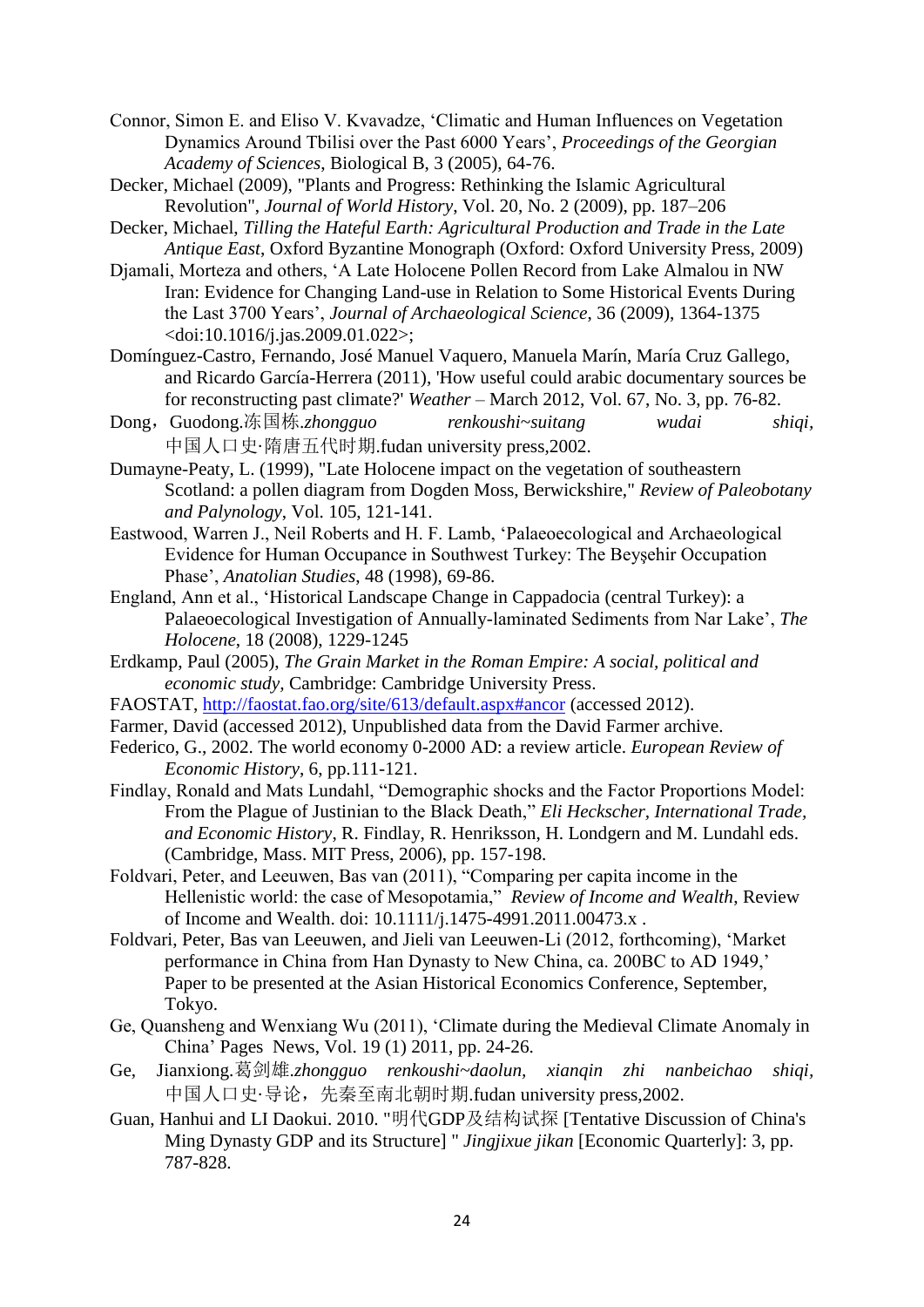- Han, Maoli韩茂莉*.Liao-Jin nongye dil.*辽金农业地理. Beijing: Shehuikexue wenxian press, 1999.
- Han, Maoli韩茂莉. *Songdai nongye dil.*宋代农业地理. Taiyuan: Shanxi guji press, 1993.
- Huang, Philip C.C. (2002), "Development or Involution in Eighteenth-Century Britain and China? A review of Kenneth Pomeranz's "The Greater Divergence: China, Europe, and the making of the modern World Economy," *The Journal of Asian Studies,* Vol. 61 (2), 501-538.
- Issawi, Charles Philip (1981), *The Arab World's Legacy*, 1981.
- Izdebski, Adam, 'The Changing Landscapes of Byzantine Northern Anatolia', *Archaeologia Bulgarica*, submitted).
- Izdebski, Adam, 'Why Did Agriculture Flourish in the Late Antique East? The Role of Climate Fluctuations in the Development and Contraction of Agriculture in Asia Minor and the Middle East from the 4th till the 7th C. AD', *Millenium. Jahrbuch Zu Kultur Und Geschichte Des Ersten Jahrtausends N. Chr.*, 8 (2011), 291-312.
- Jursa, M. (2010), *Aspects of the Economic History of Babylonia in the First Millennium BC: economic geography, economic mentalities, agriculture, the use of money and the problem of economic growth* (with contributions by J. Hackl, B. Janković, K. Kleber, E.E. Payne, C. Waerzeggers and M. Weszeli), AOAT 377, 2010.
- Karakacili, Eona (2004), "English Agrarian Labor Productivity Rates Before the Black Death: A Case Study," *Journal of Economic History* Vol. 64, No. 1 (March 2004): 24-60.
- Kitsikopoulos, Harry (2000). "Standards of Living and Capital Formation in pre-plague England: a Peasant budget Model," *Economic History Review*, 2nd series, Vol. 53, No. 2, pp. 237-61.
- Klerk, Pim de et al. 'Vegetation History and Environmental Development Since Ca 6000 Cal Yr BP in and Around Ispani 2 (Kolkheti Lowlands, Georgia)', *Quaternary Science Reviews*, 28 (2009), 890-910 <doi:10.1016/j.quascirev.2008.12.005>.
- Krueger, Anne O. (1981), 'The fRamework of the country studies,' In: , pp. 1-28.Anne O. Krueger, Hal B. Larry, Terry Monson, Narongchai Akrasanee (eds.), *Trade and employment in developing countries*, The University of Chicago Press, Chicago and London, pp. 1-28.
- Langway, Jr., C. C., Oeschger, H. and Dansgaard, W. (eds) (1985). *Greenland Ice Core: Geophysics, Geochemistry and Environment*. Washington D.C.
- Leroy, Suzanne A. G., 'Pollen Analysis of Core DS7-1SC (Dead Sea) Showing Intertwined Effects of Climatic Change and Human Activities in the Late Holocene', *Journal of Archaeological Science*, 37 (2010), 306-313.
- Leroy Suzanne A. G., and others, 'Impact of Earthquakes on Agriculture During the Roman– Byzantine Period from 2 Pollen Records of the Dead Sea Laminated Sediment', *Quaternary Research*, 73 (2010), 191-200.
- Lin, Justin Yifu (1995), "The Needham Puzzle: Why the Industrial Revolution did not Originate in China," *Economic Development and Cultural Change,* Vol. 43 (2), pp. 269-292.
- Liu Di, *Chinese GDP Research from 1600 to 1840 and Discussion to Ming Qing Dynasty GDP Estimate from Angus Maddison*, Shanghai People Press July,2010 (刘逖, 1600- 1840-前近代中国总量经济研究-兼论安格斯.麦迪森对明清GDP的估算, 上海人民出版社 2010年7月)
- Liu, Guanglin William (forthcoming), *The Chinese Market Economy, 1000-1500.*
- Lo Cascio, Elio, and Paolo Malanima, "GDP in Pre-Modern Agrarian Economies (1-1820 AD). A Revision of the Estimates," *Rivista di Storia Economica*, XXV (3), 387-415, 2009.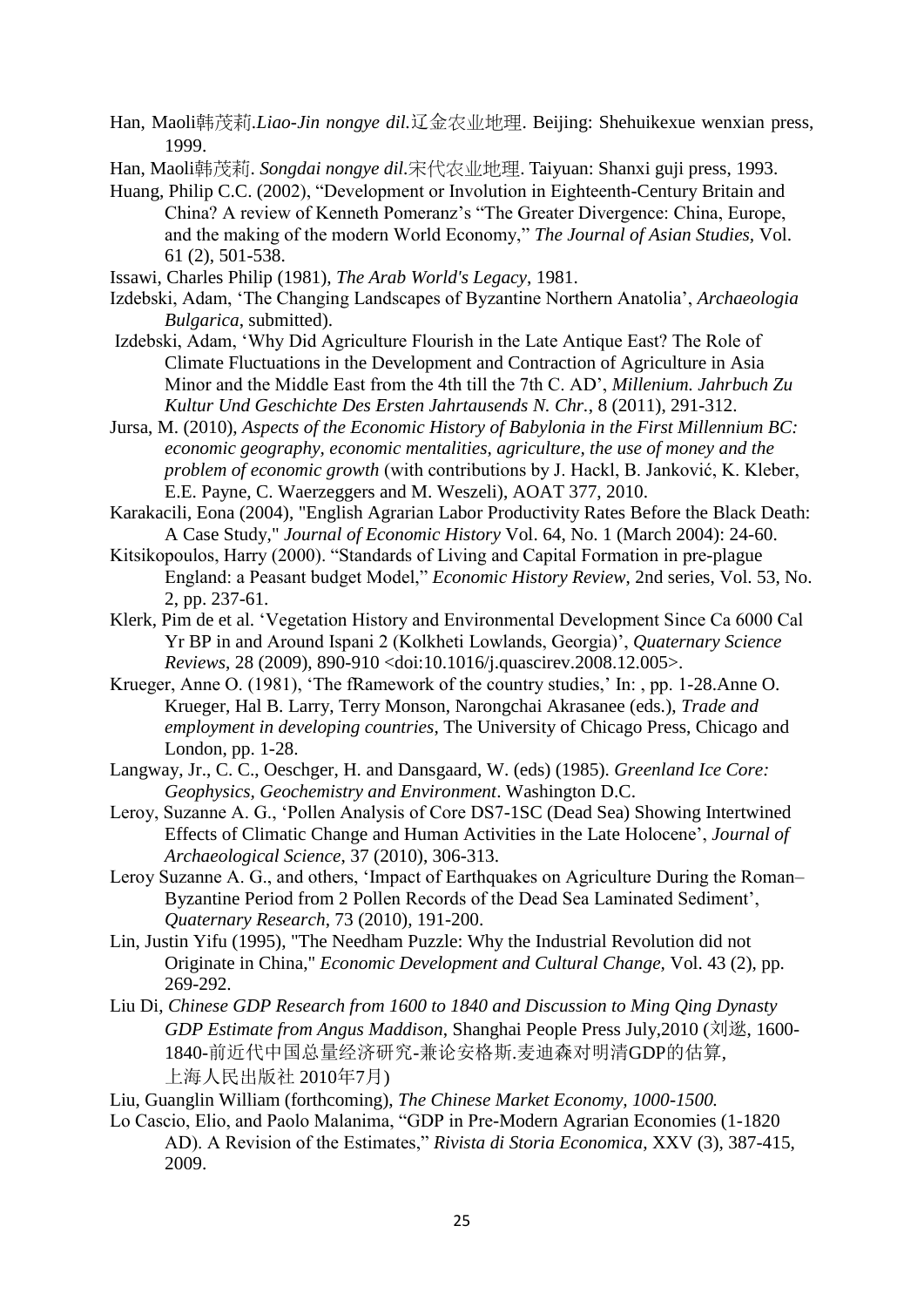Liu, G.W. (2005). *Wrestling for Power: The State and the Economy in Later Imperial China, 1000or Po*. Doctoral dissertation, Harvard University.

- Maddison, Angus, *Contours of the World Economy, 1-2030 AD. Essays in Macro-Economic History*, Oxford University Press, Oxford, 2007.
- Malanima, Paolo, "Italian Economic Performance, 1600-1800." In *Economic growth and structural change. Comparative approaches over the long run on the basis of reconstructed national accounts*, editred by Angus Maddison and Herman van der Wee, Eleventh International Economic History Congress Milan 1994, session B 13.
- Malanima, Paolo (2011), 'The long decline of a leading economy: GDP in central and northern Italy, 1300-1913,' *European Review of Economic History*, Vol. 15 (2), 169- 219.
- Malthus, Thomas Robert (1798, reprint 1976), An essay on the principle of population and a summary view of the principle of population, ed. with an introd. by Antony Flew Editie [Repr.], Harmondsworth, Middlesex : Penguin Books.
- Man, Zhimin (2009), *Zhongguo lishi shiqi qihou bianhua yanjiu*. Shandong: Shandong jiaoyu, 2009.
- Mann, M. E.; Zhang, Z.; Rutherford, S.; Bradley, R. S.; Hughes, M. K.; Shindell, D.; Ammann, C.; Faluvegi, G. et al. (2009). "Global Signatures and Dynamical Origins of the Little Ice Age and Medieval Climate Anomaly". *Science* **326** (5957): 1256–60.
- Mighall, T.M., A. Martinez Cortizas, H. Biester, and S.E. Turner (2006), "Proxy climate and vegetation changes during the last five millennia in NW Iberia: Pollen and non-pollen palynomorph data from two ombrotrophic peat bogs in the North Western Iberian Peninsula," *Review of Paleobotany and Palynology*, Vol. 141, 203-223.
- Milanovic, Branko, "An Estimate Of Average Income And Inequality In Byzantium Around Year 1000," *Review of Income and* Wealth, 52 (3), 449-470, 2006.
- Milanovic, Branko (2010), ' Income level and income inequality in the Euro-Mediterranean region: from the Principate to the Islamic conquest,' Paper presneted at the ENIUGH conference, Dublin 2011.
- Morony, M.G. (1996), Landholding in seventh-century Iraq', pp. 162-165. [M. Morony, ‗'Land use and settlement patterns', in King & Cameron (eds.), *The Byzantine and Early Islamic Near East*]
- Needham Joseph & Francesca Bray. Science & Civilization in China, Vol. 6, Part 2. Cambridge: Cambridge University Press, 1984.
- Neumann, Frank and others, 'Holocene Vegetation and Climate History of the Northern Golan Heights (Near East)', *Vegetation History and Archaeobotany*, 16 (2007), 329- 346 <doi:10.1007/s00334-006-0046-x>.
- Pamuk, Sevket, and Maya Shatzmiller (2011), ´Real Wages And GDP Per Capita Estimates For Medieval Near East, 700-1500´, paper European Historical Economics Society Conference, Dublin, 2011.
- Perkins, Dwight H. (1969), *Agricultural Development in China, 1368-1968,* Aldine Publishing Company, Chicago.
- Prados de la Escosura, L. (2000), "International Comparisons of Real Product, 1820-1990: An alternative data set", *Explorations in Economic History, Vol.* 37 (1), 1-41.
- Qi, Xia (2009), *Song Dynasty Economic History*, Beijinag: Zhonghua Book Company. (漆侠 (2009), 宋代经济史, 中华书局2009年9月).

Maddison, Angus, *The World Economy: Historical Statistics,* OECD, Paris, 2003.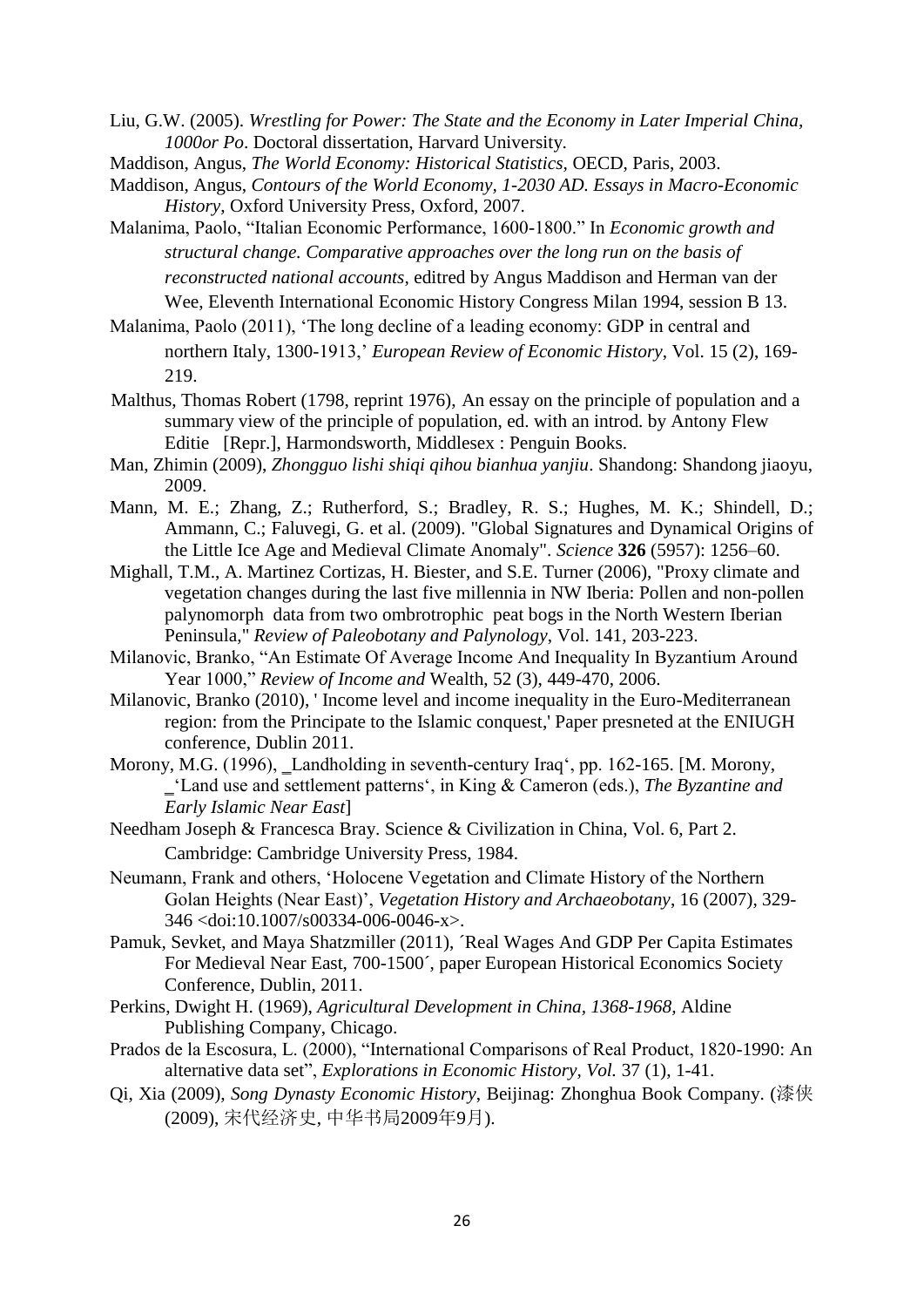- Ricardo, David (1817), On the Principles of Political Economy and Taxation. London: John Murray.
- Rosenthal, Jean-Laurent, and Roy Bin Wong (20110), *Before and beyond divergence: The politics of economic change in China and Europe*, Cambridge et al, Harvard University Press.
- Russell, J. C. (1958), Late Ancient and Medieval Population, (Transactions of the American Philosophical Society, New Series, Vol. XLVIII, Part 3.) Philadelphia: The American Philosophical Society, 1958.
- Scheidel, Walter (2010), 'Real wages in early economies: evidence for living standards from 1800 BCE to 1300 CE', *Journal of the Economic and Social History of the Orient* 53 (2010), 425-462. Data downloaded from http://www.stanford.edu/~scheidel/NumKey.htm.
- Scheidel, Walter (2010B), "Roman wellbeing and the economic consequences of the 'Antonine Plague'" Princeton/Stanford Working Papers in Classics, Januarys 2010.
- Scheidel, Walter, Steven Friesen, "The Size of the Economy and the Distribution of Income in the Roman Empire," *Journal of Roman Studies*, 99, 61-91, 2009.
- Slicher van Bath, B.H. (1963), Yield Ratios, 810-1820. (aag Bijdragen, Vol. 10.) Wageningen, Nether- lands: Afdeling Agrarische Geschiedenis Landbouwhogeschool.
- Smits, Jan-Pieter, Edwin Horlings, and Jan Luiten van Zanden (2000), Dutch GDP and its Components, 1800-1913, Groningen Growth and Development Centre Monograph no. 5, Groningen.
- Soens, Tim, and Erik Thoen (2008), "The origins of leasehold in the former county of Flanders," published in: B.J.P. van Bavel & P. Schofield (eds.), *The rise of leasing*. CORN publication series 10, pp. 31-55.
- Soltow, L. and J. L. van Zanden (1998) Income and Wealth Inequality in the Netherlands, 16th-20th Century, Het Spinhuis, Amsterdam
- Spek, R.J. van der (2006), 'How to measure prosperity? The case of Hellenistic Babylonia,' in: R. Descat ed., Approches de l'économie hellénistique. Entretiens d'Archéologie et d'Histoire St-Bertrand-de-Comminges 7 (Paris 2006) 287 - 310
- Stone, David (1997). "The Productivity of Hired and Customary Labour: evidence from Wisbech Barton in the fourteenth century," Economic History Review, Vol. 50, No. 4, pp. 640-56.
- Tang, Ye (2008), *The cattle-raining Industry of the Song dynasty,* Master Degree Paper, Hebei Unversity. (唐晔 (2008), 宋代养牛业, 河北大学硕士学位论文2008年6月)
- Treadgold, Warren (1997). *A History of the Byzantine State and Society*. Stanford, California: Stanford University Press.
- Vries, Jan de (1994), 'The Industrial Revolution and the Industrious Revolution,' *Journal of Economic History*, Vol. 54, pp. 249-70.
- Walker, James (2008), "National Income in Domesday England," Henley Business School, Reading University, Economics & Management Discussion Papers, no. em-dp2008- 67.
- Wan Yali (2003), Disaster Reserch in Wei Jin Nan and Bei Dynasty, Doctor Paper, Sichuan University, History and Culture Department, Sichuan University (王亚利 2003年11月8日, 魏晋南北朝灾害研究, 四川大学博士论文, 四川大学历史文化学院.
- Wang, Lihua, 王利华.*Zhonggu shiqi beifang xumuye de biandong*  中古时期北方畜牧业的变动,lishi yanjiu, 2001(1).
- Watson, Andrew M. (1974), The Arab Agricultural Revolution and Its Diffusion, 700– 1100', The *Journal of Economic History* 34 (1), pp. 8-35.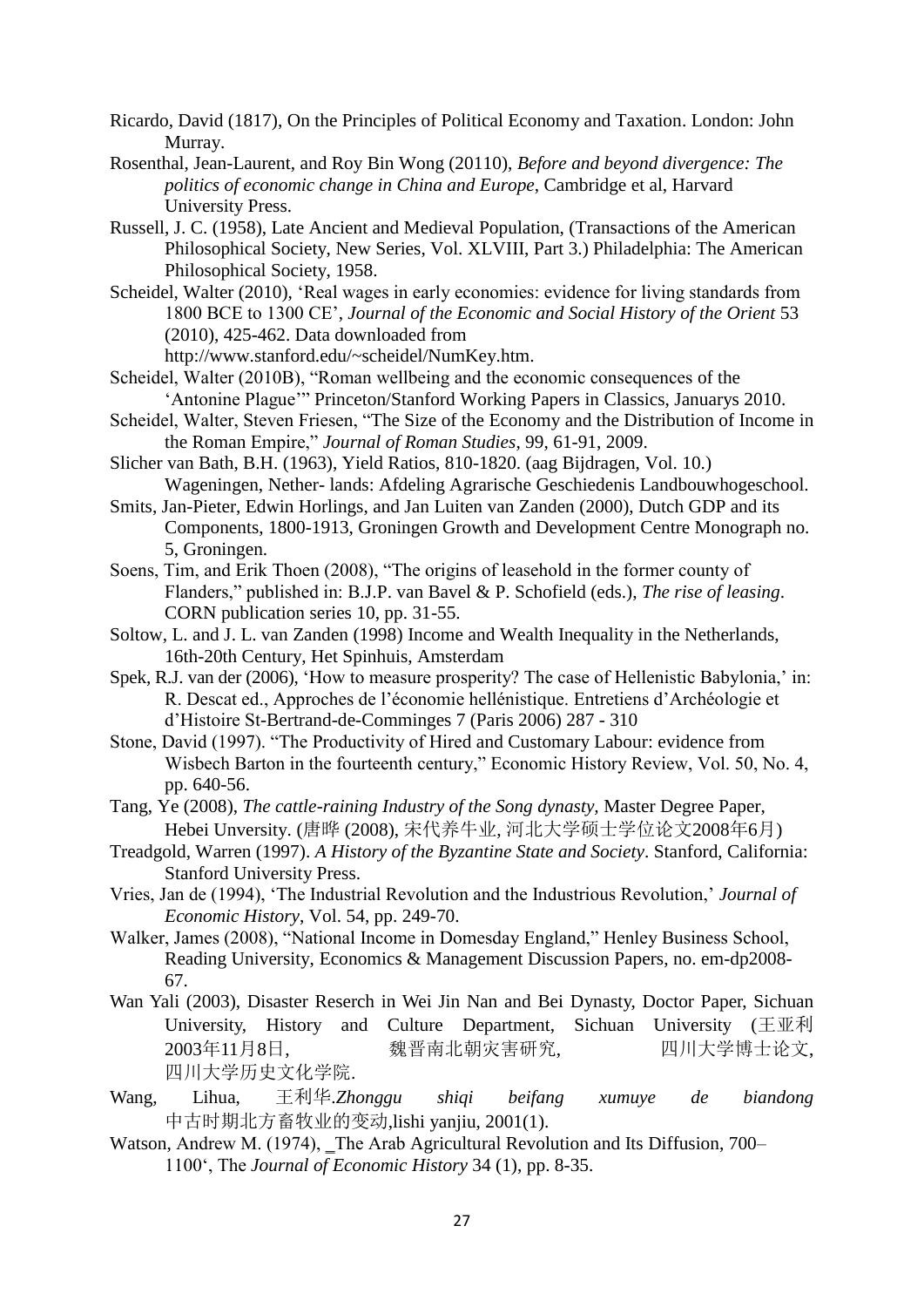- Wilfong, Terry G. (1999), "Agriculture among the Christian population of Early Islamic Egypt: Practice and Theory," Alan K. Bowman and Eugene Rogan (eds.), *Agriculture in Egypt from Pharaonic to Modern Times*, New York: Oxford University Press, pp. 217-236.
- Wu, Songdi吴松弟.*zhongguo renkoushi~liaosongjinyuan shiqi.* 中国人口史·辽宋金元时期. fudan university press,2000.
- Wu, Hongqi吴宏岐,*yuandai nongye dili.*元代农业地理.xian ditu press,1997.
- Wuhui吴慧*.zhongguo lidai liangshi muchan yanji.* 中国历代粮食亩产研究, Beijing: nongye press, 1985.
- Yun, B., 1994. Proposals to Quantify Long Term Performance in the Kingdom of Castile, 1550-1800. paper J.Session 'Economic Growth and Structural Change' (Milan, 1994).
- Zanden, J. L. van, 2001. Early modern economic growth: a survey of the European economy 1500-1800. In: Prak, Maarten (ed.), Early Modern Capitalism*.* London: Routledge, 69- 87.
- Zanden, J.L. van, and B. van Leeuwen (2012), 'Persistent but not consistent: The growth of national income in Holland 1347–1807', to be published in *Explorations in Economic History.*
- Zanden, J.L. van (2004). Simulating early modern economic growth. Working paper IISH, available at <http://www.iisg.nl/research/jvz-simulating.pdf.>.
- Zanden, J.L. van (2002), 'Taking the measure of the early modern economy. Historical national accounts for Holland in 1510/14', *European Review of Economic History* 6, 3-36.
- Zanden, J.L. van (2012), *The Long Road to the Industrial Revolution: The European Economy in a Global Perspective, 1000-1800,* Leiden and Boston: Brill.
- Zhang, David D., Peter Brecke, Harry F. Lee, Yuan-Qing He, and Jane Zhang (2007), "Global climate change, war, and population decline in recent human history," *Proceedings of the National Academy of Sciences of the United States of America*, Vol. 104 (49) 2007, 19214-19219.
- Zhang, Xianyun,张显运.Shilun nongdai dongnan diqu de xumuye, 试论宋代东南地区的畜牧业,nongye kaogu,2010 (4).

### *Appendices*

### **A.1. Derivation of GDP/cap from a partial distribution**

Let us denote the share of the poor with equal subsistence income level by z (their group Gini is zero, their Lorenz curve is a straight line). From our assumptions it is straightforward that only the remaining 1-z share of the population will have an internal income inequality. Their income is assumed to follow a Pareto distribution. We have two reasons to prefer this type of distribution: first it is reported of coming reasonably close to the income distribution of wealthier groups (Soltow and van Zanden, 1998), secondly it is quite convenient as the Lorenz curve for the Pareto distribution can be expressed as follows: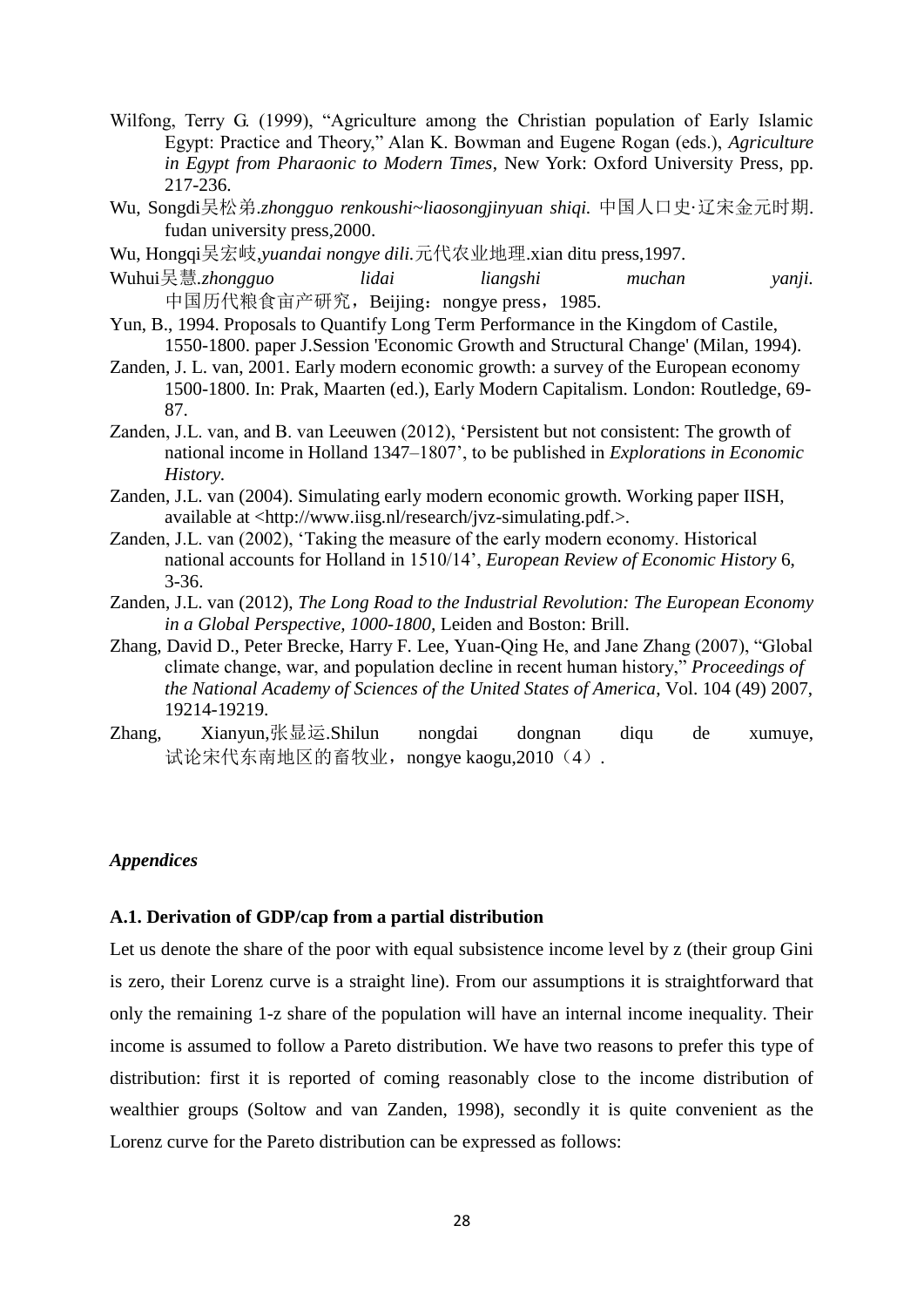$$
L(F) = 1 - (1 - F)^{1 - \frac{1}{\alpha}}
$$

where  $0 < F < 1$  is the cumulative share of people from the poorest to the wealthiest and  $\alpha$  is a key parameter of the distribution. Be aware that only  $\alpha$  is acceptable for our purposes as otherwise the Lorenz curve would have zero or negative values.

 $-(1 - F)^{1-1}$ <br>
e from the<br>
at only  $\alpha$ ><br>
r negative<br>
know up<br>
z\*100% sk<br>
n just an I<br>
b of the Lo<br>
of the poo<br>  $1-z$ <br>  $1-z$ <br>  $\alpha$ <br>  $1-z$ <br>  $\alpha$ <br>  $1-z$ <br>  $\alpha$ <br>  $1-z$ <br>  $\alpha$ <br>  $1-z$ <br>  $\alpha$ <br>  $1-z$ <br>  $\alpha$ <br>  $1-z$ <br>  $\alpha$ <br>  $1-z$ <br>  $\alpha$ <br>  $1-z$ <br>  $\$ As of the poorest z share of the population we know up to  $F=z$  the Lorenz curve for the whole society is not a 45 degree line, because this  $z*100%$  share of the population owns less than  $z*100\%$  of total income. Obviously they own just an  $L(z)$  share of the total income, where  $L(z) \le z$ . Since the Lorenz curve is a composite of the Lorenz curves of the two groups and the Lorenz curve is continuous, the Lorenz curve of the poor should connect the origin to the start of the Lorenz curve of at F=z or  $L(z) = 1 - (1 - z)^{1 - \frac{1}{z}}$ . The composite Lorenz curve for the whole society is a function of z, alpha and, of course, F:

$$
L(F) = \begin{cases} F\left(\frac{1 - (1 - z)^{1 - \frac{1}{\alpha}}}{z}\right) & \text{if } 0 < F \leq z \\ 1 - (1 - F)^{1 - \frac{1}{\alpha}} & \text{if } F > z \end{cases}
$$

The Gini coefficient is calculated as one minus twice the definite integral of the Lorenz curve:

$$
G=1-2\int_{0}^{1}L(F)dF
$$

Since

$$
\int F\left(\frac{1-(1-z)^{1-\frac{1}{\alpha}}}{z}\right)dF = \frac{1-(1-z)^{1-\frac{1}{\alpha}}}{2z}F^2 + C_1
$$

and

$$
\int 1 - (1 - F)^{1 - \frac{1}{\alpha}} dF = F + \frac{(1 - F)^{2 - \frac{1}{\alpha}}}{2 - \frac{1}{\alpha}} + C_2
$$

where  $C_1$  and  $C_2$  are arbitrary constants. The definite integrals are:

$$
\int_{0}^{z} F\left(1 - (1 - z)^{1 - \frac{1}{\alpha}}\right) dF = \frac{\left(1 - (1 - z)^{1 - \frac{1}{\alpha}}\right)}{2} z
$$

and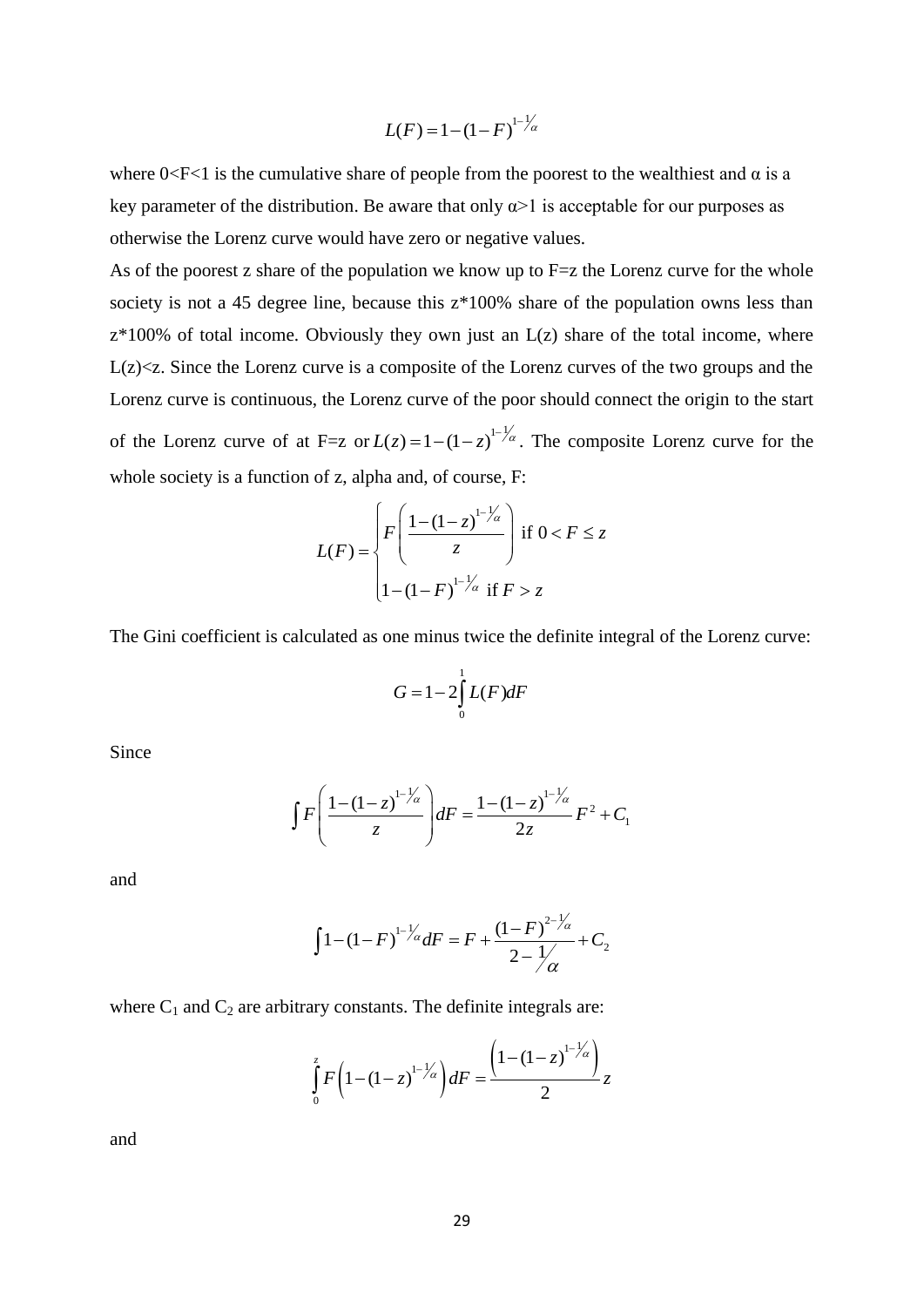$$
\int_{z}^{1} 1 - (1 - F)^{1 - \frac{1}{\alpha}} dF = 1 - z - \frac{(1 - z)^{2 - \frac{1}{\alpha}}}{2 - \frac{1}{\alpha}}
$$

Hence the income Gini coefficient for the whole society is expressed as:<br> $\left(1 - z\right)^{1 - 1/z} \left(1 - z\right)^{2 - 1/z}$ 

$$
G = 1 - \left(1 - (1 - z)^{1 - \frac{1}{\alpha}}\right)z - 2\left(1 - z - \frac{(1 - z)^{2 - \frac{1}{\alpha}}}{2 - \frac{1}{\alpha}}\right)
$$

From this expression we can estimate the alpha parameter for any assumed Gini coefficents which, if G=0.4, and z=0.7 yields approximately 1.659. One needs to be aware that not any values for z are permissible if we wish to stick to the Pareto distribution for the higher income group and a reasonable assumption regarding income inequality. With values of z much higher than 0.7, the estimated alpha quickly went under 1. Using above assumptions we arrive at the following Lorenz-curve:





We would like to have an estimate of the GDP per capita of the total population. The mean income of lower 70% equals the subsistence level (assumed to be 400 G-K dollar at 1990 prices). For the mean income of the upper 30% we can use the formula for the expected value of the Pareto distribution:

 $(x)$ 1  $E(x) = \frac{\alpha x_m}{\alpha - 1}$  $\overline{a}$ , where x denotes the random variable and  $x_m$  is the lower limit. In this case this is the subsistence level of 400 dollar. The mean income  $(E(y))$  for the whole society is hence:

 $(y) = \left( z + \frac{(1-z)\alpha}{\alpha - 1} \right) y_{\min}$  $E(y) = \left( z + \frac{(1-z)\alpha}{\alpha - 1} \right) y$  $=\left(z+\frac{(1-z)\alpha}{\alpha-1}\right)y_{\text{min}}$ , which is 1.45 times the subsistence level, that is, 582 G-K dollar at 1990 prices.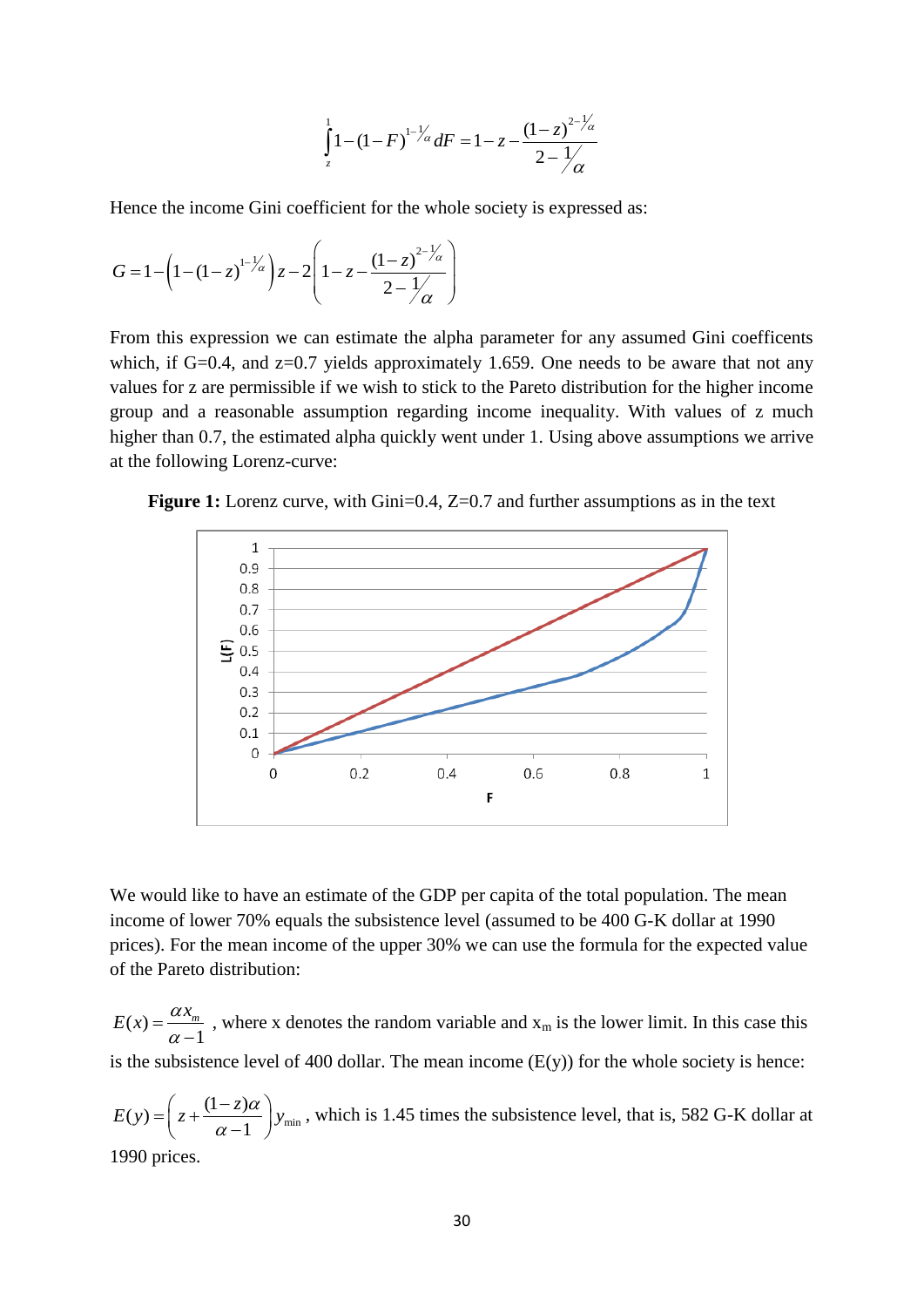**A.2. A formal model of changes in the wage to land rent ratio**In the following we offer a simple formalized explanation for the observed changes in wages to rent ratios.

For our purposes we assume a constant elasticity of substitution (CES) production function. We cannot rely on a Cobb-Douglas production function simply because that involves some strong assumptions regarding the relationship among the production factors and does not leave any space for biased (or unbalanced) productivity changes.

A simple two factors CES that suits our needs is:

$$
Q = \left[\alpha \left(A_T T\right)^{\gamma} + (1 - \alpha) \left(A_L L\right)^{\gamma}\right]^{\frac{1}{\gamma}}
$$
 where Q is the total agricultural output,  $\alpha$  is a technical parameter that affect the factor income shares within total income (but does not necessarily equal it)  $A_T$  and  $A_L$  denote productivity indices (similar to TFP but this are factor specific) and T and L are land and labour respectively. Introducing further factors would not add anything to the model and would be dropped during derivations so we will not make our model more complex than needed.  $\gamma$  is also a technical parameter of importance as it is a function of the elasticity of substitution among the production factors. Without going into details, the elasticity of substitution will basically determine what happens to the factor prices if the ratio of factors employed changes. In the Cobb-Douglas case,  $\gamma=0$ , and the elasticity of substitution equals unity. In this case if the ratio of labour to land goes up by 1%, the wage to land rent ratio will decrease by 1%, which is clearly a sign of substitution between the two factors, and

also assures that the share of factor incomes to total income remains the same, whatever happens. Also, as we will see, if this is the case productivity changes can only be neutral in the sense that a change in  $A_T / A_L$  ratio will not affect any of the factor prices, which may sound counterintuitive, but is the case anyway. It is safer to assume rather a different value for γ, preferably a negative one as this assures that the factors of production are substitutes.

We need to assume that the factor prices (w –real wage,  $1$  – land rents) equal their respective marginal product which yields:

$$
w = (1 - \alpha) (A_L)^{r} (L)^{r-1} (Q)^{1-r}
$$
  

$$
l = \alpha (A_T)^{r} (T)^{r-1} (Q)^{1-r}
$$

The wage to land rent ratio is hence:

 $1-\alpha\left(A_L\right)^{\gamma}\left(L\right)^{\gamma-1}$ *T*  $w_1 - 1 - \alpha \left(A_L\right)^{\gamma} \left(L\right)$  $\overline{l} = \overline{\alpha} \left( \overline{A_{T}} \right) \left( \overline{T} \right)$  $\alpha(A, \gamma^{\gamma}(L)^{\gamma})$  $\alpha$  $-\alpha\left(A_L\right)^{\gamma}\left(L\right)^{\gamma-1}$ .  $=\frac{1-\alpha}{\alpha}\left(\frac{A_L}{A_T}\right)\left(\frac{L}{T}\right)$  and indeed for the Cobb-Douglas case with  $\gamma=0$  we find that the

factor price ratios are unaffected by the relative change of productivity indices (the bias of technology).